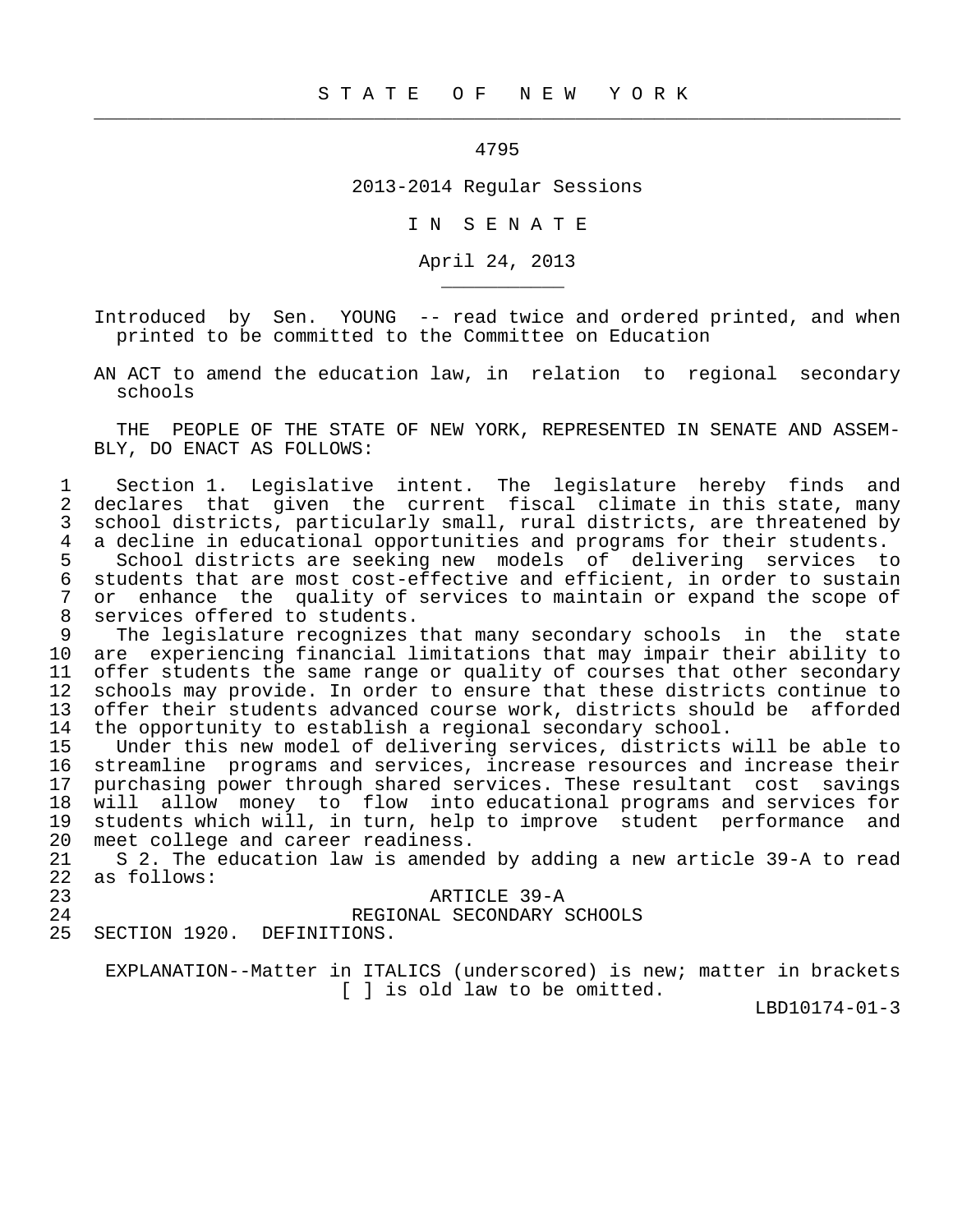1 1921. ESTABLISHMENT OF A REGIONAL SECONDARY SCHOOL OPERATED BY 2 A BOARD OF EDUCATION.<br>3 1922. ESTABLISHMENT OF A RE 3 1922. ESTABLISHMENT OF A REGIONAL SECONDARY SCHOOL OPERATED BY<br>4 1 2 2 3 A BOARD OF COOPERATIVE EDUCATIONAL SERVICES. 4 A BOARD OF COOPERATIVE EDUCATIONAL SERVICES.<br>5 1923. STATE AID FOR REGIONAL SECONDARY SCHOOLS. 5 1923. STATE AID FOR REGIONAL SECONDARY SCHOOLS. 6 1924. REGIONAL SECONDARY SCHOOL ADVISORY COMMITTEE. 7 S 1920. DEFINITIONS. FOR PURPOSES OF THIS ARTICLE, THE FOLLOWING TERMS<br>8 SHALL HAVE THE FOLLOWING MEANINGS: 8 SHALL HAVE THE FOLLOWING MEANINGS:<br>9 1. THE TERM "REGIONAL SECONDARY ! 9 1. THE TERM "REGIONAL SECONDARY SCHOOL" SHALL MEAN A SECONDARY SCHOOL 10 ESTABLISHED BY PARTICIPATING DISTRICTS WITHIN A REGION<sup>OF NEW</sup> YORK<br>11 STATE. 11 STATE.<br>12 2.T 12 2. THE TERM "SECONDARY SCHOOL" SHALL MEAN: 13 A. A HIGH SCHOOL CONTAINING GRADES NINE THROUGH TWELVE;<br>14 B. A JUNIOR HIGH SCHOOL CONTAINING GRADES SIX THROUGH E B. A JUNIOR HIGH SCHOOL CONTAINING GRADES SIX THROUGH EIGHT; 15 C. A COMBINED JUNIOR/SENIOR HIGH SCHOOL CONTAINING GRADES SIX THROUGH 16 TWELVE; 16 TWELVE;<br>17 D. A 17 D. A COMBINED JUNIOR/SENIOR HIGH SCHOOL CONTAINING GRADES SEVEN<br>18 THROUGH TWELVE; OR 18 THROUGH TWELVE; OR<br>19 E. A COMBINED J 19 E. A COMBINED JUNIOR/SENIOR HIGH SCHOOL CONTAINING GRADES EIGHT<br>20 THROUGH TWELVE. 20 THROUGH TWELVE.<br>21 3. THE TERM 21 3. THE TERM "REGION" SHALL MEAN THE COMBINED AREA OF ALL THE PARTIC-<br>22 IPATING DISTRICTS THAT ESTABLISH A REGIONAL SECONDARY SCHOOL. 22 IPATING DISTRICTS THAT ESTABLISH A REGIONAL SECONDARY SCHOOL. 23 4. THE TERM "PARTICIPATING DISTRICT" SHALL MEAN AN ELIGIBLE SCHOOL 24 DISTRICT WHOSE BOARD OF EDUCATION HAS ADOPTED A RESOLUTION TO ESTABLISH<br>25 A REGIONAL SECONDARY SCHOOL WITH ONE OR MORE OTHER ELIGIBLE SCHOOL 25 A REGIONAL SECONDARY SCHOOL WITH ONE OR MORE OTHER ELIGIBLE SCHOOL 26 DISTRICTS.<br>27 5. THE T 27 5. THE TERM "ELIGIBLE SCHOOL DISTRICT" SHALL MEAN:<br>28 A. A CITY SCHOOL DISTRICT. 28 A. A CITY SCHOOL DISTRICT,<br>29 B. A CENTRAL SCHOOL DISTRI 29 B. A CENTRAL SCHOOL DISTRICT,<br>30 C. A UNION FREE SCHOOL DISTRI 30 C. A UNION FREE SCHOOL DISTRICT, AND/OR<br>31 D. A COMMON SCHOOL DISTRICT, WHICH IS EI 31 D. A COMMON SCHOOL DISTRICT, WHICH IS ELIGIBLE TO ESTABLISH A REGIONAL 32 SECONDARY SCHOOL. 32 SECONDARY SCHOOL.<br>33 6. THE TERM " 33 6. THE TERM "HOSTING DISTRICT" SHALL MEAN THE PARTICIPATING DISTRICT 34 WHICH HOSTS THE REGIONAL SECONDARY SCHOOL.<br>35 7. THE TERM "REGIONAL REFERENDUM" SHALL 35 7. THE TERM "REGIONAL REFERENDUM" SHALL MEAN A REFERENDUM, PRESENTED 36 SIMULTANEOUSLY ON THE BALLOT OF ALL THE PARTICIPATING DISTRICTS, AND 37 DETERMINED BY A MAJORITY VOTE OF THE PARTICIPATING ELECTORS OF THE 38 REGION COLLECTIVELY. 38 REGION COLLECTIVELY.<br>39 8. THE TERM "PROPO 39 8. THE TERM "PROPOSED CONTRACT" SHALL MEAN THE CONTRACT ADOPTED BY ALL 40 THE BOARDS OF EDUCATION OF THE PARTICIPATING DISTRICTS FOR THE ESTAB-<br>41 LISHMENT AND OPERATION OF THE REGIONAL SECONDARY SCHOOL. 41 LISHMENT AND OPERATION OF THE REGIONAL SECONDARY SCHOOL.<br>42 9. THE TERM "GOVERNING BOARD OF THE REGIONAL SECONDARY 42 9. THE TERM "GOVERNING BOARD OF THE REGIONAL SECONDARY SCHOOL" SHALL<br>43 MEAN THE GOVERNING BOARD OF THE REGIONAL SECONDARY SCHOOL AS DESIGNATED 43 MEAN THE GOVERNING BOARD OF THE REGIONAL SECONDARY SCHOOL AS DESIGNATED<br>44 BY THE PROPOSED CONTRACT. 44 BY THE PROPOSED CONTRACT.<br>45 S 1921. ESTABLISHMENT O 45 S 1921. ESTABLISHMENT OF A REGIONAL SECONDARY SCHOOL OPERATED BY A 46 BOARD OF EDUCATION. 1. A REGIONAL SECONDARY SCHOOL MAY BE ESTABLISHED<br>47 PURSUANT TO THIS SECTION. PURSUANT TO THIS SECTION. 48 2. A REGIONAL SECONDARY SCHOOL MAY BE ESTABLISHED BY TWO OR MORE 49 ELIGIBLE SCHOOL DISTRICTS.<br>50 3. THE ESTABLISHMENT OF 50 3. THE ESTABLISHMENT OF A REGIONAL SECONDARY SCHOOL SHALL BE SUBJECT<br>51 TO THE APPROVAL OF THE COMMISSIONER, IN A MANNER AND TIME FRAME, AS SET 51 TO THE APPROVAL OF THE COMMISSIONER, IN A MANNER AND TIME FRAME, AS SET 52 FORTH WITHIN THIS SECTION.<br>53 4. A REGIONAL SECONDARY 53 4. A REGIONAL SECONDARY SCHOOL: 54 A. SHALL BE WHOLLY CONTAINED WITHIN THE SUPERVISORY DISTRICT OF A 55 BOARD OF COOPERATIVE EDUCATIONAL SERVICES, UNLESS: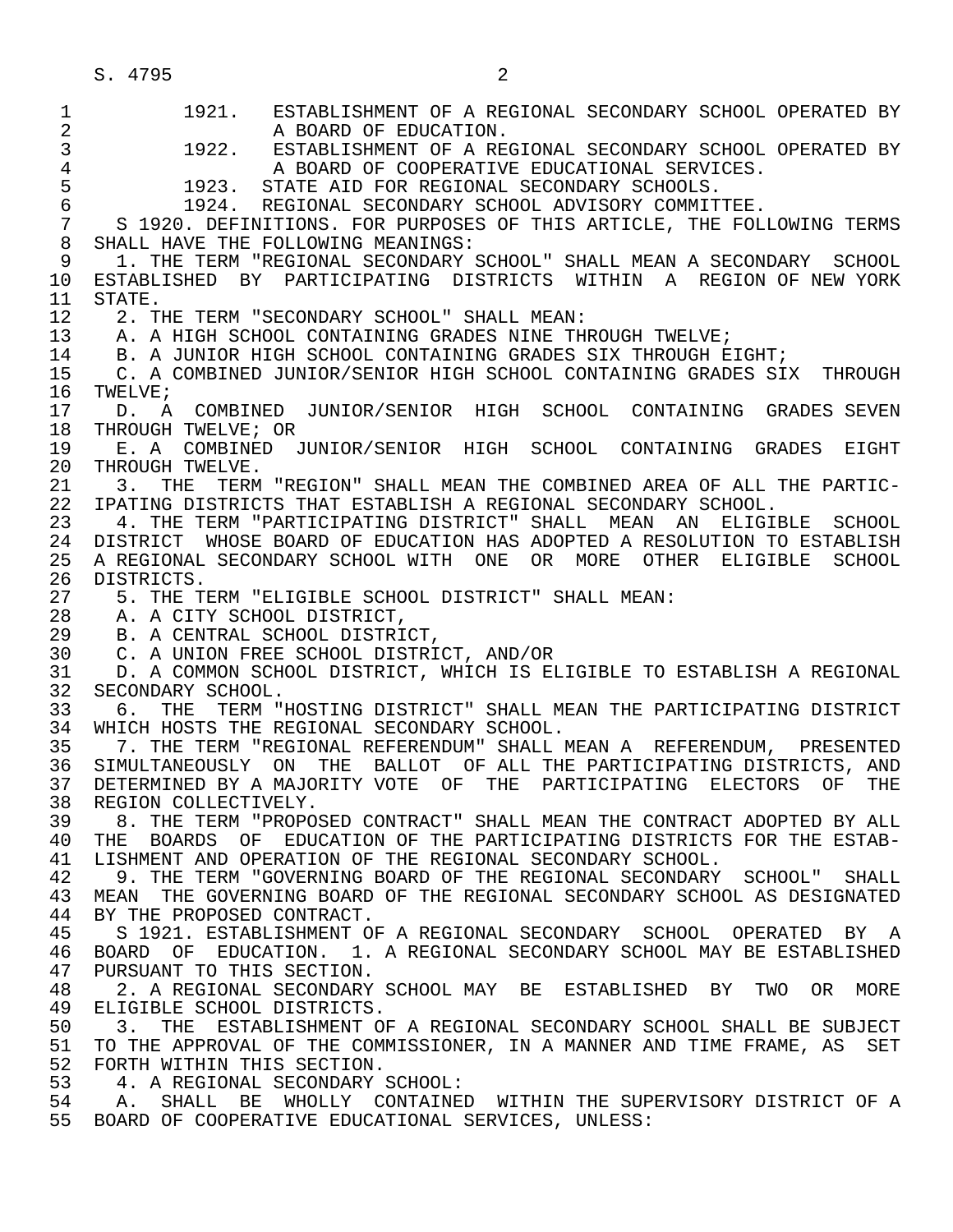1 (I) UPON APPLICATION OF THE BOARDS OF EDUCATION SEEKING TO ESTABLISH A 2 REGIONAL SECONDARY SCHOOL, THE COMMISSIONER AGREES TO WAIVE THIS<br>3 REOUIREMENT; OR 3 REQUIREMENT; OR 4 (II) THE PARTICIPATING SCHOOL DISTRICT IS A CENTRAL HIGH SCHOOL 5 DISTRICT, WHICH SUBJECT TO APPROVAL OF ITS VOTERS, ENTERED INTO AN 6 AGREEMENT WITH SCHOOL DISTRICTS OTHER THAN ITS COMPONENT SCHOOL 7 DISTRICTS, THAT ARE WHOLLY CONTAINED WITHIN THE SUPERVISORY DISTRICT OF 3 A BOARD OF COOPERATIVE EDUCATIONAL SERVICES 8 A BOARD OF COOPERATIVE EDUCATIONAL SERVICES.<br>9 B. SHALL NOT BE A COMPONENT SCHOOL DISTRI B. SHALL NOT BE A COMPONENT SCHOOL DISTRICT OF A CENTRAL HIGH SCHOOL<br>10 DISTRICT, OR A SPECIAL ACT SCHOOL DISTRICT, AS DEFINED IN SECTION FOUR 10 DISTRICT, OR A SPECIAL ACT SCHOOL DISTRICT, AS DEFINED IN SECTION FOUR<br>11 THOUSAND ONE OF THIS CHAPTER. 11 THOUSAND ONE OF THIS CHAPTER.<br>12 5. A REGIONAL SECONDARY SCH 12 5. A REGIONAL SECONDARY SCHOOL SHALL SERVE ALL OR SOME OF THE STUDENTS<br>13 IN EACH OF THE PARTICIPATING DISTRICTS IN GRADES OF A SECONDARY SCHOOL 13 IN EACH OF THE PARTICIPATING DISTRICTS IN GRADES OF A SECONDARY SCHOOL 14 AS DETERMINED BY THE AGREEMENT BETWEEN THE PARTICIPATING DISTRICTS. AS DETERMINED BY THE AGREEMENT BETWEEN THE PARTICIPATING DISTRICTS. 15 6. UPON THE ESTABLISHMENT OF A REGIONAL SECONDARY SCHOOL, EACH PARTIC-<br>16 IPATING DISTRICT SHALL CEASE OPERATION OF AT LEAST ONE SECONDARY SCHOOL, 16 IPATING DISTRICT SHALL CEASE OPERATION OF AT LEAST ONE SECONDARY SCHOOL,<br>17 EXCEPT THAT THE HOSTING DISTRICT MAY CONTINUE TO OPERATE A SECONDARY 17 EXCEPT THAT THE HOSTING DISTRICT MAY CONTINUE TO OPERATE A SECONDARY<br>18 SCHOOL AS A REGIONAL SECONDARY SCHOOL, PURSUANT TO THE CONDITIONS OF 18 SCHOOL AS A REGIONAL SECONDARY SCHOOL, PURSUANT TO THE CONDITIONS OF 19 THIS ARTICLE. 19 THIS ARTICLE.<br>20 7. PURSUANT 20 7. PURSUANT TO THIS SECTION, THE REGIONAL SECONDARY SCHOOL MAY BE 21 OPERATED BY: 21 OPERATED BY:<br>22 A. ONE OF 22 A. ONE OF THE PARTICIPATING DISTRICTS, CONSTITUTING THE HOSTING<br>23 DISTRICT, WHICH SHALL ASSUME THE RESPONSIBILITY TO OPERATE, SUPERVISE 23 DISTRICT, WHICH SHALL ASSUME THE RESPONSIBILITY TO OPERATE, SUPERVISE 24 AND MAINTAIN THE REGIONAL SECONDARY SCHOOL AND THE ADMINISTRATION OF<br>25 SUCH REGIONAL SECONDARY SCHOOL; OR SUCH REGIONAL SECONDARY SCHOOL; OR 26 B. A JOINT BOARD OF EDUCATION ESTABLISHED PURSUANT TO THIS SECTION.<br>27 8. A. TO ESTABLISH A REGIONAL SECONDARY SCHOOL, TWO OR MORE PART 27 8. A. TO ESTABLISH A REGIONAL SECONDARY SCHOOL, TWO OR MORE PARTIC- 28 IPATING SCHOOL DISTRICTS MUST INITIALLY ADOPT, BY MAJORITY VOTE OF THE<br>29 BOARD OF EDUCATION OF EACH PARTICIPATING DISTRICT, A RESOLUTION PROPOS-29 BOARD OF EDUCATION OF EACH PARTICIPATING DISTRICT, A RESOLUTION PROPOS-<br>30 ING THE ESTABLISHMENT OF THE REGIONAL SECONDARY SCHOOL. 30 ING THE ESTABLISHMENT OF THE REGIONAL SECONDARY SCHOOL.<br>31 B. THE RESOLUTION TO ESTABLISH A REGIONAL SECONDARY S 31 B. THE RESOLUTION TO ESTABLISH A REGIONAL SECONDARY SCHOOL SHALL INDI-<br>32 CATE: 32 CATE:<br>33 (I) 33 (I) THE PROPOSED PARTICIPATING SCHOOL DISTRICTS;<br>34 (II) WHETHER THE SCHOOL WOULD BE GOVERNED 34 (II) WHETHER THE SCHOOL WOULD BE GOVERNED BY A PROPOSED HOSTING<br>35 DISTRICT OR A JOINT BOARD OF EDUCATION; 35 DISTRICT OR A JOINT BOARD OF EDUCATION;<br>36 (III) A LISTING OF THE GRADES THAT WOU 36 (III) A LISTING OF THE GRADES THAT WOULD BE INCLUDED IN THE REGIONAL 37 SECONDARY SCHOOL; 37 SECONDARY SCHOOL;<br>38 (IV) THE PROPOS 38 (IV) THE PROPOSED LOCATION OF THE REGIONAL SECONDARY SCHOOL;<br>39 (V) THE PROPOSED TERM OF THE CONTRACT GOVERNING THE REGIONAL 39 (V) THE PROPOSED TERM OF THE CONTRACT GOVERNING THE REGIONAL SECONDARY 40 SCHOOL. 40 SCHOOL.<br>41 C.TH 41 C. THE RESOLUTION TO ESTABLISH THE REGIONAL SECONDARY SCHOOL SHALL BE<br>42 VOTED ON BY EACH BOARD AT A MEETING HELD NO LATER THAN OCTOBER FIRST OF 42 VOTED ON BY EACH BOARD AT A MEETING HELD NO LATER THAN OCTOBER FIRST OF<br>43 THE SCHOOL YEAR PRIOR TO THE SCHOOL YEAR IN WHICH THE REGIONAL SECONDARY 43 THE SCHOOL YEAR PRIOR TO THE SCHOOL YEAR IN WHICH THE REGIONAL SECONDARY<br>44 SCHOOL IS PROPOSED TO COMMENCE OPERATION. 44 SCHOOL IS PROPOSED TO COMMENCE OPERATION.<br>45 9. A. IF TWO OR MORE SCHOOL DISTRICTS 45 9. A. IF TWO OR MORE SCHOOL DISTRICTS ADOPT SUCH A RESOLUTION AS 46 PROVIDED IN SUBDIVISION EIGHT OF THIS SECTION, THE RESOLUTION SHALL BE 47 PRESENTED IN A REGIONAL REFERENDUM BY MEANS OF A REGIONAL VOTE. BEFORE 47 PRESENTED IN A REGIONAL REFERENDUM BY MEANS OF A REGIONAL VOTE, BEFORE<br>48 THE ELECTORS OF ALL OF THE PROPOSED PARTICIPATING DISTRICTS. 48 THE ELECTORS OF ALL OF THE PROPOSED PARTICIPATING DISTRICTS. 49 B. APPROVAL OF THE REGIONAL REFERENDUM SHALL BE UPON A MAJORITY VOTE<br>50 OF THE PARTICIPATING ELECTORS IN THE REGION ENCOMPASSING ALL OF THE 50 OF THE PARTICIPATING ELECTORS IN THE REGION ENCOMPASSING ALL OF THE 51 PROPOSED PARTICIPATION DISTRICTS. 51 PROPOSED PARTICIPATION DISTRICTS.<br>52 C. IN THE EVENT THE VOTERS DO N 52 C. IN THE EVENT THE VOTERS DO NOT APPROVE THE REGIONAL REFERENDUM, IT 53 MAY BE PRESENTED FOR A RE-VOTE, BUT IN NO EVENT ANY MORE THAN TWO VOTES<br>54 RE HELD IN ANY SCHOOL YEAR. 54 BE HELD IN ANY SCHOOL YEAR.<br>55 10. UPON THE APPROVAL 55 10. UPON THE APPROVAL OF THE VOTERS IN THE REGIONAL REFERENDUM, 56 PRESENTED PURSUANT TO SUBDIVISION NINE OF THIS SECTION, THE PARTICIPAT-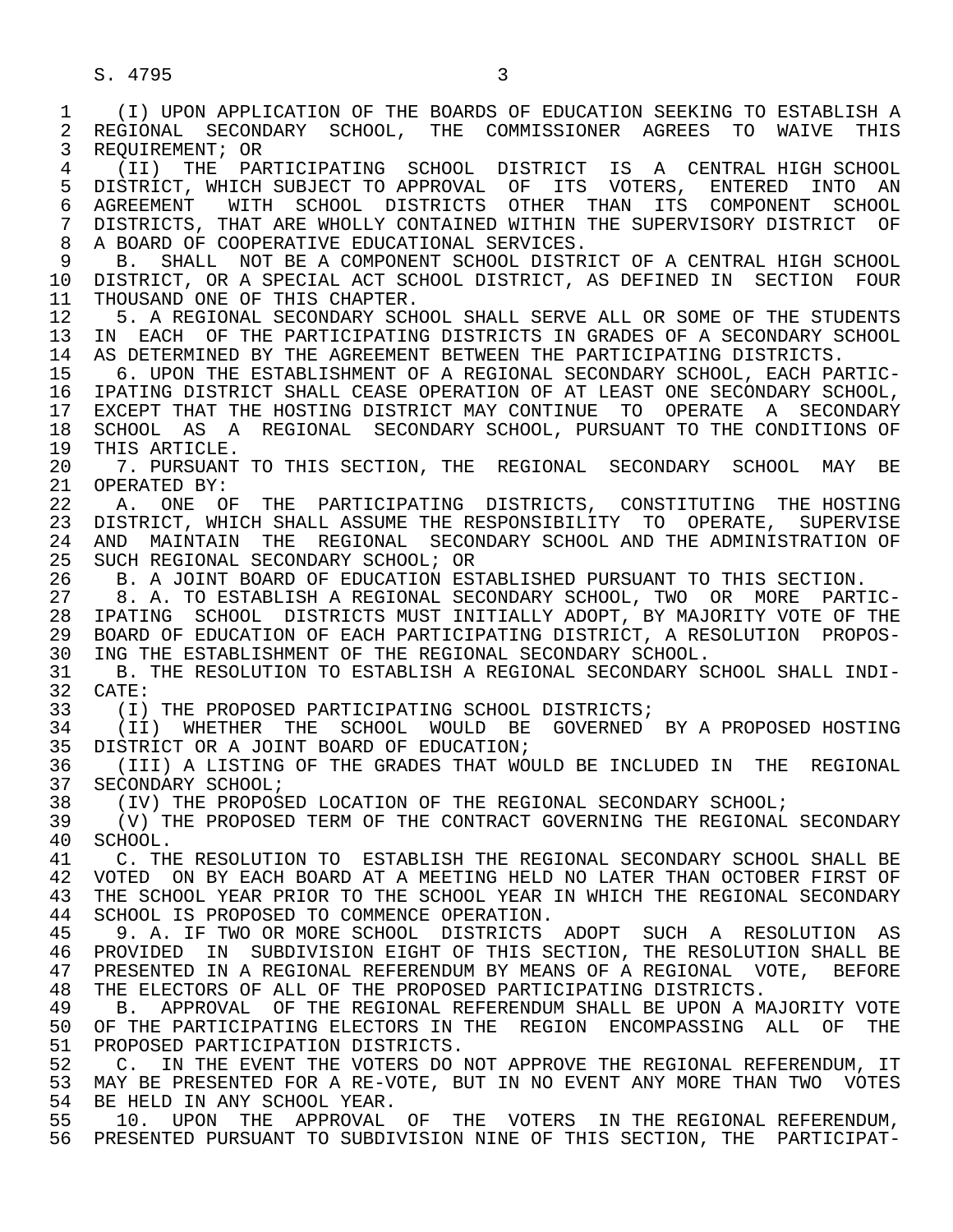1 ING SCHOOL DISTRICTS SHALL COLLECTIVELY ENTER INTO A PROPOSED CONTRACT<br>2 FOR THE ESTABLISHMENT OF A REGIONAL SECONDARY SCHOOL. 2 FOR THE ESTABLISHMENT OF A REGIONAL SECONDARY SCHOOL.<br>3 11. WITH THE CONSENT OF EACH OF THE PARTICIPATING I

 3 11. WITH THE CONSENT OF EACH OF THE PARTICIPATING BOARDS OF EDUCATION 4 AND APPROVAL OF THE COMMISSIONER, ADDITIONAL SCHOOL DISTRICTS, OTHERWISE<br>5 ELIGIBLE TO ESTABLISH THE REGIONAL SECONDARY SCHOOL, MAY JOIN THE 5 ELIGIBLE TO ESTABLISH THE REGIONAL SECONDARY SCHOOL, MAY JOIN THE 6 REGIONAL SECONDARY SCHOOL IN THE SECOND OR A SUBSEOUENT YEAR OF OPERA-6 REGIONAL SECONDARY SCHOOL IN THE SECOND OR A SUBSEQUENT YEAR OF OPERA-<br>7 TION, BY ADOPTING A BOARD RESOLUTION AND OBTAINING VOTER APPROVAL UPON A 7 TION, BY ADOPTING A BOARD RESOLUTION AND OBTAINING VOTER APPROVAL UPON A 7 NAJORITY VOTE OF THE ELECTORS OF SUCH ADDITIONAL DISTRICT 8 MAJORITY VOTE OF THE ELECTORS OF SUCH ADDITIONAL DISTRICT.<br>9 12. A. UPON RECEIPT OF VOTER APPROVAL IN THE REGIONAL RE

9 12. A. UPON RECEIPT OF VOTER APPROVAL IN THE REGIONAL REFERENDUM HELD<br>10 PURSUANT TO SUBDIVISION NINE OF THIS SECTION. THE PARTICIPATING SCHOOL 10 PURSUANT TO SUBDIVISION NINE OF THIS SECTION, THE PARTICIPATING SCHOOL<br>11 DISTRICTS SHALL ADOPT, BY A MAJORITY VOTE OF THE BOARDS OF EDUCATION OF 11 DISTRICTS SHALL ADOPT, BY A MAJORITY VOTE OF THE BOARDS OF EDUCATION OF<br>12 EACH PARTICIPATING SCHOOL DISTRICT, A PROPOSED CONTRACT FOR THE OPERA-12 EACH PARTICIPATING SCHOOL DISTRICT, A PROPOSED CONTRACT FOR THE OPERA-<br>13 TION OF THE REGIONAL SECONDARY SCHOOL. 13 TION OF THE REGIONAL SECONDARY SCHOOL.<br>14 B. THE PROPOSED CONTRACT FOR THE OPER

14 B. THE PROPOSED CONTRACT FOR THE OPERATION OF THE REGIONAL SECONDARY<br>15 SCHOOL SHALL INCLUDE THE PLAN OF FORMATION AND OPERATION OF THE REGIONAL 15 SCHOOL SHALL INCLUDE THE PLAN OF FORMATION AND OPERATION OF THE REGIONAL<br>16 SECONDARY SCHOOL AND SHALL BE SUBMITTED TO THE COMMISSIONER FOR HIS OR 16 SECONDARY SCHOOL AND SHALL BE SUBMITTED TO THE COMMISSIONER FOR HIS OR<br>17 HER APPROVAL, IN A TIME AND MANNER PRESCRIBED BY THE COMMISSIONER. 17 HER APPROVAL, IN A TIME AND MANNER PRESCRIBED BY THE COMMISSIONER.<br>18 C. THE PROPOSED CONTRACT FOR THE OPERATION OF THE REGIONAL SEC

18 C. THE PROPOSED CONTRACT FOR THE OPERATION OF THE REGIONAL SECONDARY<br>19 SCHOOL SHALL BE AN INTER-MUNICIPAL SHARING AGREEMENT PURSUANT TO ARTICLE 19 SCHOOL SHALL BE AN INTER-MUNICIPAL SHARING AGREEMENT PURSUANT TO ARTICLE<br>20 FIVE-G OF THE GENERAL MUNICIPAL LAW THAT COMPLIES WITH THE REOUIREMENTS 20 FIVE-G OF THE GENERAL MUNICIPAL LAW THAT COMPLIES WITH THE REQUIREMENTS 21 OF THIS SECTION. 21 OF THIS SECTION.<br>22 13. THE PROPOS

22 13. THE PROPOSED CONTRACT FOR THE OPERATION OF THE REGIONAL SECONDARY<br>23 SCHOOL, AND THE REGIONAL SECONDARY SCHOOL THAT WOULD BE ESTABLISHED 23 SCHOOL, AND THE REGIONAL SECONDARY SCHOOL THAT WOULD BE ESTABLISHED<br>24 THEREUNDER, SHALL MEET THE FOLLOWING REOUIREMENTS: 24 THEREUNDER, SHALL MEET THE FOLLOWING REQUIREMENTS:<br>25 - A. THE PROPOSED CONTRACT SHALL, PROVIDE THE NA

 25 A. THE PROPOSED CONTRACT SHALL PROVIDE THE NAME OF THE REGIONAL 26 SECONDARY SCHOOL, WHICH SHALL BE SUBJECT TO THE COMMISSIONER'S APPROVAL.<br>27 B. THE TERM OF THE PROPOSED CONTRACT SHALL BE SPECIFIED THEREIN. AND

27 B. THE TERM OF THE PROPOSED CONTRACT SHALL BE SPECIFIED THEREIN, AND 28 SHALL BE FOR A TERM NOT LESS THAN FIVE NOR MORE THAN SEVEN SCHOOL YEARS. 28 SHALL BE FOR A TERM NOT LESS THAN FIVE NOR MORE THAN SEVEN SCHOOL YEARS.<br>29 C. THE PROPOSED CONTRACT SHALL ESTABLISH A GOVERNING BOARD OF THE 29 C. THE PROPOSED CONTRACT SHALL ESTABLISH A GOVERNING BOARD OF THE 2009 C. THE SECONDARY SCHOOL. THAT WILL OPERATE THE REGIONAL SECONDARY 30 REGIONAL SECONDARY SCHOOL, THAT WILL OPERATE THE REGIONAL SECONDARY<br>31 SCHOOL ON BEHALF OF ALL PARTICIPATING DISTRICTS, AS FOLLOWS: 31 SCHOOL ON BEHALF OF ALL PARTICIPATING DISTRICTS, AS FOLLOWS:<br>32 (I) THE GOVERNING BOARD OF THE REGIONAL SECONDARY SCHOOL

32 (I) THE GOVERNING BOARD OF THE REGIONAL SECONDARY SCHOOL SHALL BE<br>33 DESIGNATED BY THE PROPOSED CONTRACT TO BE EITHER THE BOARD OF EDUCATION 33 DESIGNATED BY THE PROPOSED CONTRACT TO BE EITHER THE BOARD OF EDUCATION<br>34 OF THE HOSTING DISTRICT, OR A JOINT BOARD OF EDUCATION ESTABLISHED BY 34 OF THE HOSTING DISTRICT, OR A JOINT BOARD OF EDUCATION ESTABLISHED BY<br>35 THE PARTICIPATING DISTRICTS.

35 THE PARTICIPATING DISTRICTS.<br>36 (II) IN THE EVENT THE P 36 (II) IN THE EVENT THE PROPOSED CONTRACT DESIGNATES A JOINT BOARD OF 37 EDUCATION AS THE GOVERNING BOARD OF THE REGIONAL SECONDARY SCHOOL: 37 EDUCATION AS THE GOVERNING BOARD OF THE REGIONAL SECONDARY SCHOOL:<br>38 (1) SUCH JOINT BOARD SHALL CONSIST OF AT LEAST FIVE MEMBERS, WITH

38 (1) SUCH JOINT BOARD SHALL CONSIST OF AT LEAST FIVE MEMBERS, WITH NOT<br>39 LESS THAN ONE MEMBER APPOINTED BY THE BOARD OF EDUCATION OF EACH PARTIC-39 LESS THAN ONE MEMBER APPOINTED BY THE BOARD OF EDUCATION OF EACH PARTIC-<br>40 IPATING SCHOOL DISTRICT, AND WITH ANY REMAINING MEMBERS BEING JOINTLY 40 IPATING SCHOOL DISTRICT, AND WITH ANY REMAINING MEMBERS BEING JOINTLY<br>41 APPOINTED BY THE BOARDS OF EDUCATION OF THE PARTICIPATING SCHOOL 41 APPOINTED BY THE BOARDS OF EDUCATION OF THE PARTICIPATING SCHOOL 42 DISTRICTS COLLECTIVELY; 42 DISTRICTS COLLECTIVELY;<br>43 (2) THE PROPOSED C

43 (2) THE PROPOSED CONTRACT, CONSISTENT WITH THE PROVISIONS OF THIS<br>44 SECTION, SHALL SPECIFY THE NUMBER, TERM, AND PROCEDURES FOR APPOINTMENT 44 SECTION, SHALL SPECIFY THE NUMBER, TERM, AND PROCEDURES FOR APPOINTMENT<br>45 OF THE JOINT BOARD MEMBERS; AND OF THE JOINT BOARD MEMBERS; AND

46 (3) THE JOINT BOARD SHALL HAVE THE SAME POWERS AND DUTIES WITH RESPECT<br>47 TO THE REGIONAL SECONDARY SCHOOL AS A BOARD OF EDUCATION OF A UNION FREE 47 TO THE REGIONAL SECONDARY SCHOOL AS A BOARD OF EDUCATION OF A UNION FREE 48 SCHOOL DISTRICT HAS WITH RESPECT TO ITS SCHOOLS UNDER THIS CHAPTER. 48 SCHOOL DISTRICT HAS WITH RESPECT TO ITS SCHOOLS UNDER THIS CHAPTER,<br>49 EXCEPT AS MODIFIED BY THE TERMS OF THE PROPOSED CONTRACT. 49 EXCEPT AS MODIFIED BY THE TERMS OF THE PROPOSED CONTRACT.<br>50 (III) THE GOVERNING BOARD SHALL HAVE RESPONSIBILITY FOR

50 (III) THE GOVERNING BOARD SHALL HAVE RESPONSIBILITY FOR THE OPERATION,<br>51 SUPERVISION AND MAINTENANCE OF THE REGIONAL SECONDARY SCHOOL AND SHALL 51 SUPERVISION AND MAINTENANCE OF THE REGIONAL SECONDARY SCHOOL AND SHALL<br>52 BE RESPONSIBLE FOR THE ADMINISTRATION OF THE SCHOOL, INCLUDING THE BE RESPONSIBLE FOR THE ADMINISTRATION OF THE SCHOOL, INCLUDING THE 53 CURRICULUM, GRADING, STAFFING AND THE ISSUANCE OF DIPLOMAS FOR ALL<br>54 STUDENTS THAT ATTEND THE REGIONAL SECONDARY SCHOOL, AS SHALL BE DESIG- 54 STUDENTS THAT ATTEND THE REGIONAL SECONDARY SCHOOL, AS SHALL BE DESIG- 55 NATED IN THE PROPOSED CONTRACT.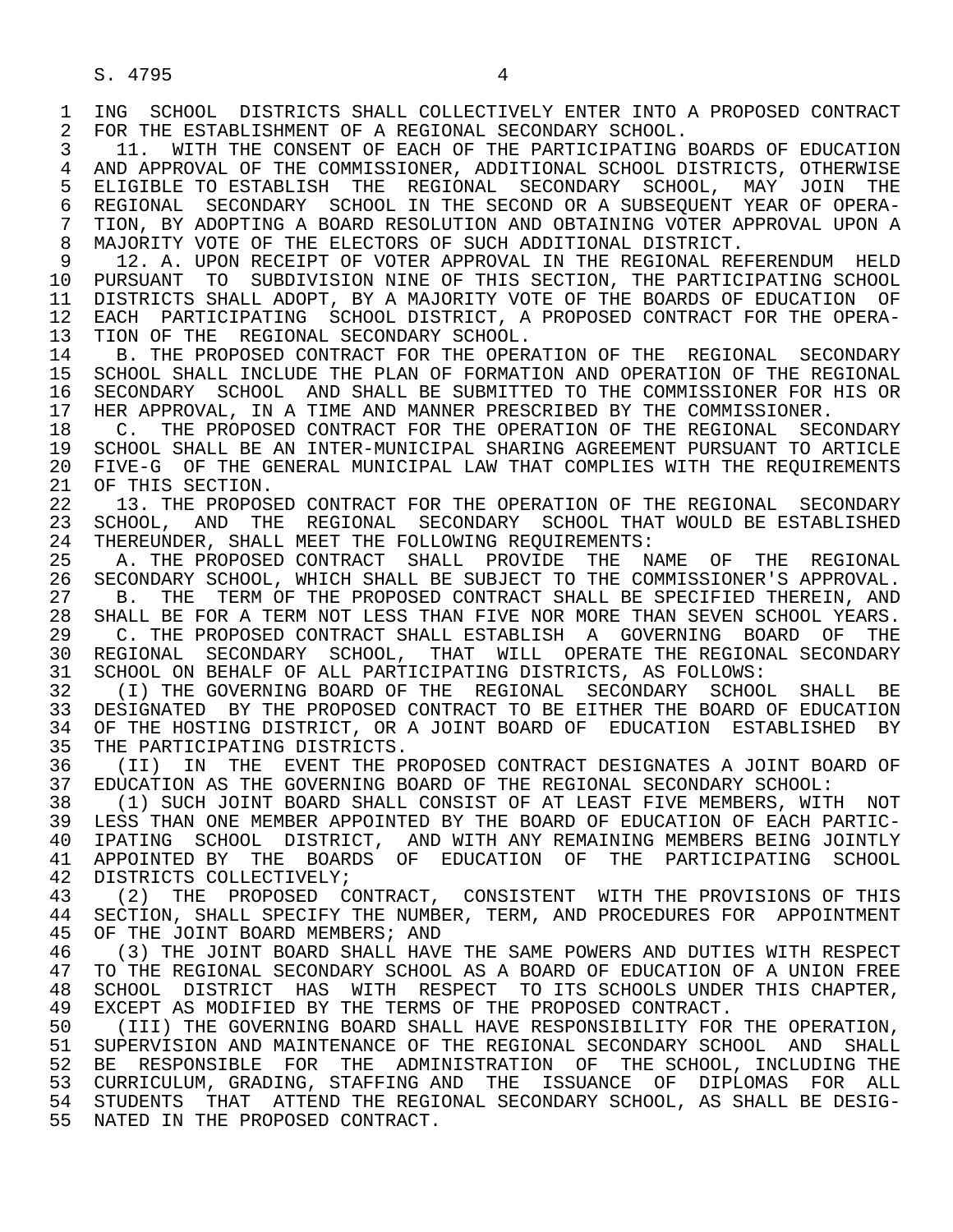S. 4795 5

 1 (IV) THE REGIONAL SECONDARY SCHOOL SHALL BE DEEMED A SCHOOL OF THE 2 GOVERNING BOARD FOR ACCOUNTABILITY PURPOSES.<br>3 D. THE PROPOSED CONTRACT MAY PROVIDE 3 D. THE PROPOSED CONTRACT MAY PROVIDE THAT THE STUDENT'S SCHOOL 4 DISTRICT OF RESIDENCE MAY ISSUE THE STUDENT'S DIPLOMA, UPON CERTIF-<br>5 ICATION BY THE GOVERNING BOARD THAT ALL GRADUATION REOUIREMENTS OF THE 5 ICATION BY THE GOVERNING BOARD THAT ALL GRADUATION REQUIREMENTS OF THE 6 REGIONAL SECONDARY SCHOOL HAVE BEEN MET. 6 REGIONAL SECONDARY SCHOOL HAVE BEEN MET.<br>7 E. THE PROPOSED CONTRACT SHALL DESIGNA 7 E. THE PROPOSED CONTRACT SHALL DESIGNATE THE GRADES OF INSTRUCTION<br>8 INTENDED TO BE SERVED BY THE REGIONAL SECONDARY SCHOOL. 8 INTENDED TO BE SERVED BY THE REGIONAL SECONDARY SCHOOL.<br>9 F. THE PROPOSED CONTRACT SHALL DESIGNATE THE SITE 9 F. THE PROPOSED CONTRACT SHALL DESIGNATE THE SITE OF THE REGIONAL 10 SECONDARY SCHOOL, WHICH SHALL BE WITHIN THE BOUNDARIES OF ONE OF THE 10 SECONDARY SCHOOL, WHICH SHALL BE WITHIN THE BOUNDARIES OF ONE OF THE<br>11 PARTICIPATING DISTRICTS, AND WHERE POSSIBLE, SHOULD USE EXISTING BUILD-11 PARTICIPATING DISTRICTS, AND WHERE POSSIBLE, SHOULD USE EXISTING BUILD-<br>12 INGS AND/OR INFRASTRUCTURE. 12 INGS AND/OR INFRASTRUCTURE.<br>13 G. NOTWITHSTANDING ANY OTI 13 G. NOTWITHSTANDING ANY OTHER PROVISION OF LAW TO THE CONTRARY, THE<br>14 PROPOSED CONTRACT SHALL PROVIDE THAT EACH PARTICIPATING SCHOOL DISTRICT 14 PROPOSED CONTRACT SHALL PROVIDE THAT EACH PARTICIPATING SCHOOL DISTRICT 15 SHALL BE RESPONSIBLE FOR PROVIDING OR ARRANGING FOR TRANSPORTATION TO<br>16 ITS RESIDENT STUDENTS ATTENDING THE REGIONAL SECONDARY SCHOOL IN ACCORD-16 ITS RESIDENT STUDENTS ATTENDING THE REGIONAL SECONDARY SCHOOL IN ACCORD-<br>17 ANCE WITH ITS SCHOOL DISTRICT POLICY, BUT WITHOUT REGARD TO ANY MAXIMUM 17 ANCE WITH ITS SCHOOL DISTRICT POLICY, BUT WITHOUT REGARD TO ANY MAXIMUM 18 MILEAGE LIMITATION. 18 MILEAGE LIMITATION.<br>19 H. THE PROPOSED C 19 H. THE PROPOSED CONTRACT MAY PROVIDE THAT STUDENT TRANSPORTATION MAY<br>20 BE PROVIDED BY CONTRACT FOR TRANSPORTATION SERVICES, INCLUDING BUT NOT 20 BE PROVIDED BY CONTRACT FOR TRANSPORTATION SERVICES, INCLUDING BUT NOT<br>21 LIMITED TO A CONTRACT WITH ONE OR MORE PARTICIPATING DISTRICTS OR A 21 LIMITED TO A CONTRACT WITH ONE OR MORE PARTICIPATING DISTRICTS OR A 22 BOARD OF COOPERATIVE EDUCATIONAL SERVICES. 22 BOARD OF COOPERATIVE EDUCATIONAL SERVICES.<br>23 T. THE PROPOSED CONTRACT SHALL SPECIFY: I. THE PROPOSED CONTRACT SHALL SPECIFY: 24 (I) THAT THE STUDENTS OF EACH-PARTICIPATING-SCHOOL-DISTRICT-SHALL<br>25 REMAIN-ENROLLED-AS-STUDENTS-OF THEIR RESPECTIVE PARTICIPATING-SCHOOL 25 REMAIN ENROLLED AS STUDENTS OF THEIR RESPECTIVE PARTICIPATING SCHOOL 26 DISTRICTS;<br>27 (II) TH. 27 (II) THAT THE STUDENTS SHALL BE TREATED AND COUNTED AS STUDENTS OF 28 THEIR RESPECTIVE PARTICIPATING SCHOOL DISTRICTS FOR PURPOSES OF ALL 28 THEIR RESPECTIVE PARTICIPATING SCHOOL DISTRICTS FOR PURPOSES OF ALL<br>29 STATE AID CALCULATIONS PURSUANT TO THIS CHAPTER; 29 STATE AID CALCULATIONS PURSUANT TO THIS CHAPTER;<br>30 (TTT) THE CURRENT ENROLLMENT OF ALL PARTICI 30 (III) THE CURRENT ENROLLMENT OF ALL PARTICIPATING SCHOOL DISTRICTS;<br>31 AND 31 AND<br>32 (1 32 (IV) THE PROJECTED TOTAL ENROLLMENT NUMBERS OF THE REGIONAL SECONDARY<br>33 SCHOOL. 33 SCHOOL.<br>34 J. TI 34 J. THE PROPOSED CONTRACT MUST DEMONSTRATE HOW THE REGIONAL SECONDARY<br>35 SCHOOL WILL PROVIDE INCREASED EDUCATIONAL OPPORTUNITIES FOR STUDENTS. 35 SCHOOL WILL PROVIDE INCREASED EDUCATIONAL OPPORTUNITIES FOR STUDENTS,<br>36 INCLUDING COURSES AND PROGRAMS IN SCIENCE, TECHNOLOGY, ENGINEERING AND INCLUDING COURSES AND PROGRAMS IN SCIENCE, TECHNOLOGY, ENGINEERING AND 37 MATH, TO PREPARE STUDENTS FOR COLLEGE AND CAREER READINESS AND IMPROVE<br>38 STUDENT PERFORMANCE. 38 STUDENT PERFORMANCE.<br>39 K. THAT EMPLOYMEE 39 K. THAT EMPLOYMENT ISSUES OF THE REGIONAL SECONDARY SCHOOL SHALL BE 40 RESOLVED AS FOLLOWS: 40 RESOLVED AS FOLLOWS:<br>41 (T) THAT ALL TEACHE 41 (I) THAT ALL TEACHERS, TEACHING ASSISTANTS AND TEACHER AIDES OF THE<br>42 PARTICIPATING SCHOOL DISTRICTS, WHOSE SERVICES IN THE PARTICIPATING 42 PARTICIPATING SCHOOL DISTRICTS, WHOSE SERVICES IN THE PARTICIPATING<br>43 SCHOOL DISTRICTS ARE NO LONGER NEEDED BECAUSE OF THE ESTABLISHMENT OF A 43 SCHOOL DISTRICTS ARE NO LONGER NEEDED BECAUSE OF THE ESTABLISHMENT OF A<br>44 REGIONAL SECONDARY SCHOOL, OR THE TRANSFER OF STUDENTS TO AN EXISTING 44 REGIONAL SECONDARY SCHOOL, OR THE TRANSFER OF STUDENTS TO AN EXISTING<br>45 REGIONAL SECONDARY SCHOOL, OR AS A RESULT OF A NEW PARTICIPATING SCHOOL 45 REGIONAL SECONDARY SCHOOL, OR AS A RESULT OF A NEW PARTICIPATING SCHOOL 46 DISTRICT JOINING THE REGIONAL SECONDARY SCHOOL, SHALL IMMEDIATELY BECOME<br>47 EMPLOYEES OF THE GOVERNING BOARD DESIGNATED IN THE PROPOSED CONTRACT. 47 EMPLOYEES OF THE GOVERNING BOARD DESIGNATED IN THE PROPOSED CONTRACT, 48 AND SHALL RETAIN THEIR TENURE AND/OR EMPLOYMENT STATUS AND THE SENIORITY 49 GAINED IN THE PARTICIPATING DISTRICT. 49 GAINED IN THE PARTICIPATING DISTRICT.<br>50 (II) THAT IN THE EVENT THAT THE NUMI 50 (II) THAT IN THE EVENT THAT THE NUMBER OF TEACHING, TEACHING ASSISTANT<br>51 OR TEACHER AIDE POSITIONS NEEDED TO PROVIDE THE EDUCATIONAL SERVICES 51 OR TEACHER AIDE POSITIONS NEEDED TO PROVIDE THE EDUCATIONAL SERVICES 52 REQUIRED BY A REGIONAL SECONDARY SCHOOL IS LESS THAN THE NUMBER OF<br>53 TEACHERS, TEACHING ASSISTANTS, AND TEACHER AIDES ELIGIBLE TO BE CONSID-TEACHERS, TEACHING ASSISTANTS, AND TEACHER AIDES ELIGIBLE TO BE CONSID-54 ERED EMPLOYEES OF THE DESIGNATED GOVERNING BOARD OF-SUCH-REGIONAL 55 SECONDARY SCHOOL, THE SERVICES OF THE TEACHERS, TEACHING ASSISTANTS AND 55 SECONDARY SCHOOL, THE SERVICES OF THE TEACHERS, TEACHING ASSISTANTS AND<br>56 TEACHER AIDES HAVING THE LEAST SENIORITY IN THE PARTICIPATING SCHOOL 56 TEACHER AIDES HAVING THE LEAST SENIORITY IN THE PARTICIPATING SCHOOL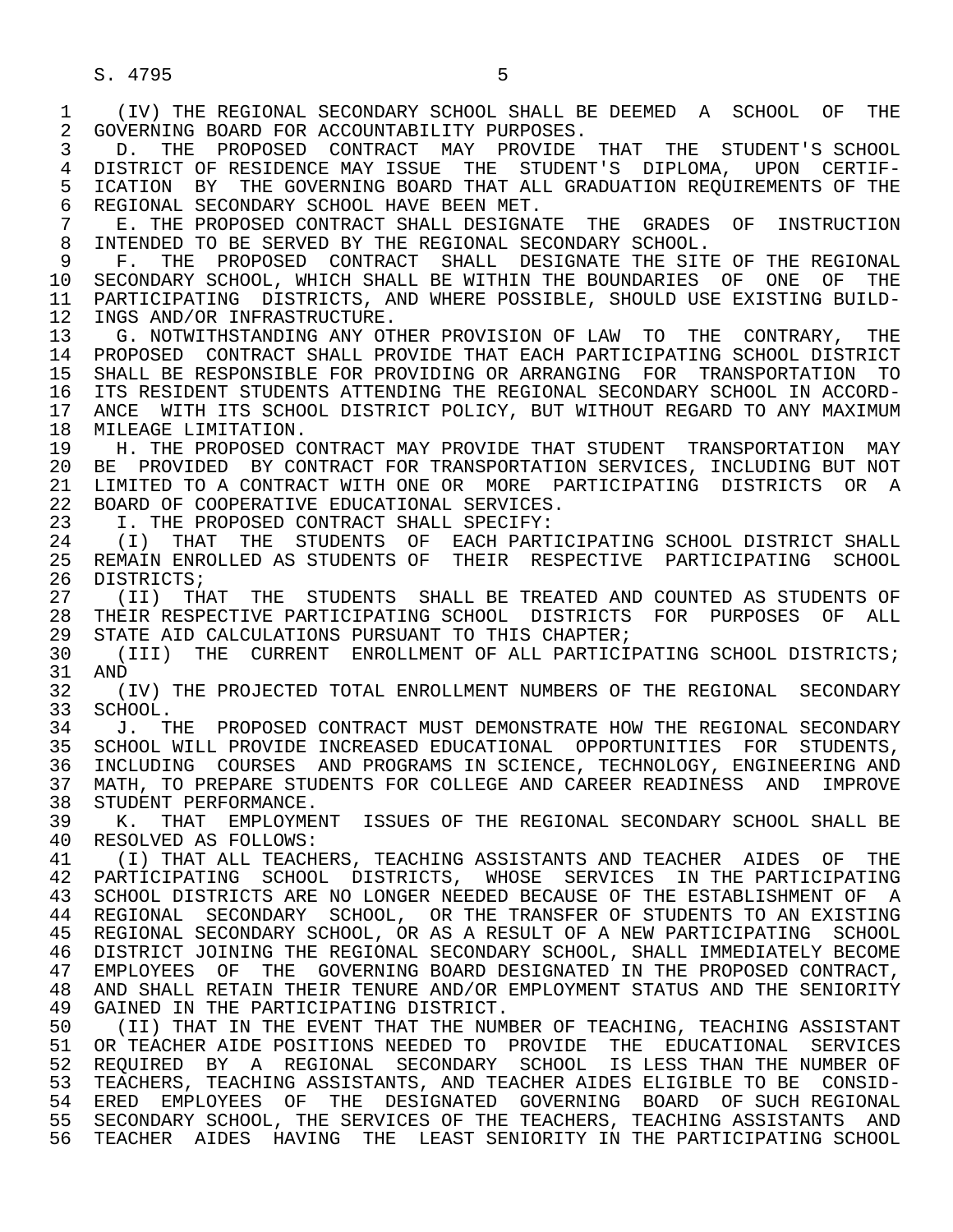1 DISTRICT WITHIN THE TENURE AREA OR CIVIL SERVICE STATUS, AS THE CASE MAY<br>2 BE. OF THE POSITION SHALL BE DISCONTINUED. 2 BE, OF THE POSITION SHALL BE DISCONTINUED.<br>3 (III) THAT ANY SUCH EMPLOYEES WHO ARE TE

3 (III) THAT ANY SUCH EMPLOYEES WHO ARE TEACHERS, TEACHING ASSISTANTS OR<br>4 TEACHER AIDES SHALL BE PLACED ON A PREFERRED ELIGIBLE LIST OF CANDIDATES 4 TEACHER AIDES SHALL BE PLACED ON A PREFERRED ELIGIBLE LIST OF CANDIDATES<br>5 FOR APPOINTMENT TO A VACANCY THAT MAY THEREAFTER OCCUR IN AN OFFICE OR 5 FOR APPOINTMENT TO A VACANCY THAT MAY THEREAFTER OCCUR IN AN OFFICE OR<br>6 POSITION UNDER THE JURISDICTION OF THE PARTICIPATING SCHOOL DISTRICT IN 6 POSITION UNDER THE JURISDICTION OF THE PARTICIPATING SCHOOL DISTRICT IN<br>7 ACCORDANCE WITH THE PROVISIONS OF SECTION TWENTY-FIVE HUNDRED TEN OR 7 ACCORDANCE WITH THE PROVISIONS OF SECTION TWENTY-FIVE HUNDRED TEN OR<br>8 THREE THOUSAND THIRTEEN OF THIS CHAPTER 8 THREE THOUSAND THIRTEEN OF THIS CHAPTER.<br>9 (IV) THAT FOR ANY SUCH TEACHER, TEACHI

9 (IV) THAT FOR ANY SUCH TEACHER, TEACHING ASSISTANT OR TEACHER AIDE WHO<br>10 IS RETAINED BY THE GOVERNING BOARD, FOR SALARY, SICK LEAVE AND ANY OTHER 10 IS RETAINED BY THE GOVERNING BOARD, FOR SALARY, SICK LEAVE AND ANY OTHER<br>11 PURPOSES, THE LENGTH OF SERVICE CREDITED IN SUCH PARTICIPATING SCHOOL 11 PURPOSES, THE LENGTH OF SERVICE CREDITED IN SUCH PARTICIPATING SCHOOL<br>12 DISTRICT PRIOR TO ITS PARTICIPATION IN THE REGIONAL SECONDARY SCHOOL 12 DISTRICT PRIOR TO ITS PARTICIPATION IN THE REGIONAL SECONDARY SCHOOL<br>13 SHALL BE CREDITED AS EMPLOYMENT TIME WITH THE DESIGNATED GOVERNING 13 SHALL BE CREDITED AS EMPLOYMENT TIME WITH THE DESIGNATED GOVERNING<br>14 BOARD 14 BOARD.

15 (V) THAT UPON TERMINATION OF THE PROPOSED CONTRACT PURSUANT TO THIS<br>16 SECTION AND THE RETURN OF STUDENTS FROM THE REGIONAL SECONDARY SCHOOL TO 16 SECTION AND THE RETURN OF STUDENTS FROM THE REGIONAL SECONDARY SCHOOL TO<br>17 THE FORMER PARTICIPATING SCHOOL DISTRICT, THE TEACHERS, TEACHING ASSIST-17 THE FORMER PARTICIPATING SCHOOL DISTRICT, THE TEACHERS, TEACHING ASSIST-<br>18 ANTS AND TEACHER AIDES EMPLOYED BY THE GOVERNING BOARD TO SERVE IN THE 18 ANTS AND TEACHER AIDES EMPLOYED BY THE GOVERNING BOARD TO SERVE IN THE 19 REGIONAL SECONDARY SCHOOL SHALL HAVE THE SAME EMPLOYMENT RIGHTS IN THE 19 REGIONAL SECONDARY SCHOOL SHALL HAVE THE SAME EMPLOYMENT RIGHTS IN THE<br>20 PARTICIPATING SCHOOL DISTRICTS AS TEACHERS WOULD HAVE UPON TAKEOVER OF A 20 PARTICIPATING SCHOOL DISTRICTS AS TEACHERS WOULD HAVE UPON TAKEOVER OF A<br>21 BOARD OF COOPERATIVE EDUCATIONAL SERVICES PROGRAM BY SUCH SCHOOL 21 BOARD OF COOPERATIVE EDUCATIONAL SERVICES PROGRAM BY SUCH SCHOOL<br>22 DISTRICTS PURSUANT TO SECTION THREE THOUSAND FOURTEEN-B OF THIS CHAPTER. 22 DISTRICTS PURSUANT TO SECTION THREE THOUSAND FOURTEEN-B OF THIS CHAPTER.<br>23 (VI) THAT ALL SCHOOL PRINCIPALS, ASSISTANT PRINCIPALS, SUPERVISORY 23 (VI) THAT ALL SCHOOL PRINCIPALS, ASSISTANT PRINCIPALS, SUPERVISORY<br>24 EMPLOYEES, AND NON-INSTRUCTIONAL EMPLOYEES OF THE PARTICIPATING SCHOOL 24 EMPLOYEES, AND NON-INSTRUCTIONAL EMPLOYEES OF THE PARTICIPATING SCHOOL<br>25 DISTRICTS, WHOSE SERVICES IN THE PARTICIPATING SCHOOL DISTRICTS ARE NO 25 DISTRICTS, WHOSE SERVICES IN THE PARTICIPATING SCHOOL DISTRICTS ARE NO 26 LONGER NEEDED BECAUSE OF THE ESTABLISHMENT OF A REGIONAL SECONDARY<br>27 SCHOOL, OR THE TRANSFER OF STUDENTS TO AN EXISTING REGIONAL SECONDARY 27 SCHOOL, OR THE TRANSFER OF STUDENTS TO AN EXISTING REGIONAL SECONDARY<br>28 SCHOOL, OR AS A RESULT OF A NEW PARTICIPATING SCHOOL DISTRICT JOINING 28 SCHOOL, OR AS A RESULT OF A NEW PARTICIPATING SCHOOL DISTRICT JOINING 29 THE REGIONAL SECONDARY SCHOOL, SHALL IMMEDIATELY BECOME EMPLOYEES OF THE 30 GOVERNING BOARD DESIGNATED IN THE PROPOSED CONTRACT, AND SHALL HAVE 31 EMPLOYMENT RIGHTS IDENTICAL TO TEACHERS, TEACHING ASSISTANTS OR TEACHER<br>32 AIDES PROVIDED IN THIS SECTION AND THE EXISTING RELEVANT SECTIONS OF 32 AIDES PROVIDED IN THIS SECTION AND THE EXISTING RELEVANT SECTIONS OF 33 THIS CHAPTER. 33 THIS CHAPTER.<br>34 L. THE PROP

34 L. THE PROPOSED CONTRACT SHALL SPECIFY THE PROCESS FOR DEVELOPMENT OF 35 THE BUDGET FOR THE REGIONAL SECONDARY SCHOOL BY THE DESIGNATED GOVERNING 35 THE BUDGET FOR THE REGIONAL SECONDARY SCHOOL BY THE DESIGNATED GOVERNING<br>36 BOARD AND HOW OPERATING AND ADMINISTRATIVE COSTS AND THE LOCAL SHARE OF 36 BOARD AND HOW OPERATING AND ADMINISTRATIVE COSTS AND THE LOCAL SHARE OF 37 CAPITAL EXPENSES ATTRIBUTABLE TO THE REGIONAL SECONDARY SCHOOL WILL BE<br>38 ALLOCATED AMONGST THE PARTICIPATING DISTRICTS. 38 ALLOCATED AMONGST THE PARTICIPATING DISTRICTS.<br>39 M. THE PROPOSED CONTRACT SHALL SPECIFY

39 M. THE PROPOSED CONTRACT SHALL SPECIFY THE COSTS OF THE REGIONAL 40 SECONDARY SCHOOL. STAFFING. CURRENT AND FUTURE CAPITAL CONSTRUCTION 40 SECONDARY SCHOOL, STAFFING, CURRENT AND FUTURE CAPITAL CONSTRUCTION<br>41 PLANS AND FOR THE DELIVERY OF SPECIAL EDUCATION PROGRAMS 41 PLANS AND FOR THE DELIVERY OF SPECIAL EDUCATION PROGRAMS.<br>42 N. THE PROPOSED CONTRACT SHALL SPECIFY THE PROCEDURES

42 N. THE PROPOSED CONTRACT SHALL SPECIFY THE PROCEDURES FOR DISCIPLINE<br>43 OF STUDENTS ATTENDING THE REGIONAL SECONDARY SCHOOL. INCLUDING THE 43 OF STUDENTS ATTENDING THE REGIONAL SECONDARY SCHOOL, INCLUDING THE 44 APPLICABLE CODE OF CONDUCT PROVIDED THAT SUCH CODE OF CONDUCT MEETS THE 44 APPLICABLE CODE OF CONDUCT PROVIDED THAT SUCH CODE OF CONDUCT MEETS THE 45 REOUIREMENTS OF SECTION TWENTY-EIGHT HUNDRED ONE OF THIS CHAPTER AND REQUIREMENTS OF SECTION TWENTY-EIGHT HUNDRED ONE OF THIS CHAPTER AND 46 PROCEDURES FOR SUPERINTENDENTS' HEARINGS AND APPEALS TO THE BOARD OF 47 FINICATION PURSUANT TO SECTION THIRTY-TWO HUNDRED FOURTERN OF THIS CHAP-47 EDUCATION PURSUANT TO SECTION THIRTY-TWO HUNDRED FOURTEEN OF THIS CHAP-<br>48 TER.

48 TER.<br>49 O. 49 O. THE PROPOSED CONTRACT SHALL SPECIFY THE COSTS OF THE OPERATION OF<br>50 THE REGIONAL SECONDARY SCHOOL FOR EACH PARTICIPATING SCHOOL DISTRICT AND 50 THE REGIONAL SECONDARY SCHOOL FOR EACH PARTICIPATING SCHOOL DISTRICT AND<br>51 AN ITEMIZED LISTING OF THE COST SAVINGS FOR EACH PARTICIPATING SCHOOL 51 AN ITEMIZED LISTING OF THE COST SAVINGS FOR EACH PARTICIPATING SCHOOL<br>52 DISTRICT. 52 DISTRICT.<br>53 P. THE I

53 P. THE PROPOSED CONTRACT SHALL SPECIFY HOW EXTRA-CURRICULAR ACTIVITIES<br>54 AND INTERSCHOLASTIC ATHLETICS WILL BE PROVIDED TO STUDENTS OF THE 54 AND INTERSCHOLASTIC ATHLETICS WILL BE PROVIDED TO STUDENTS OF THE 55 REGIONAL SECONDARY SCHOOL. REGIONAL SECONDARY SCHOOL.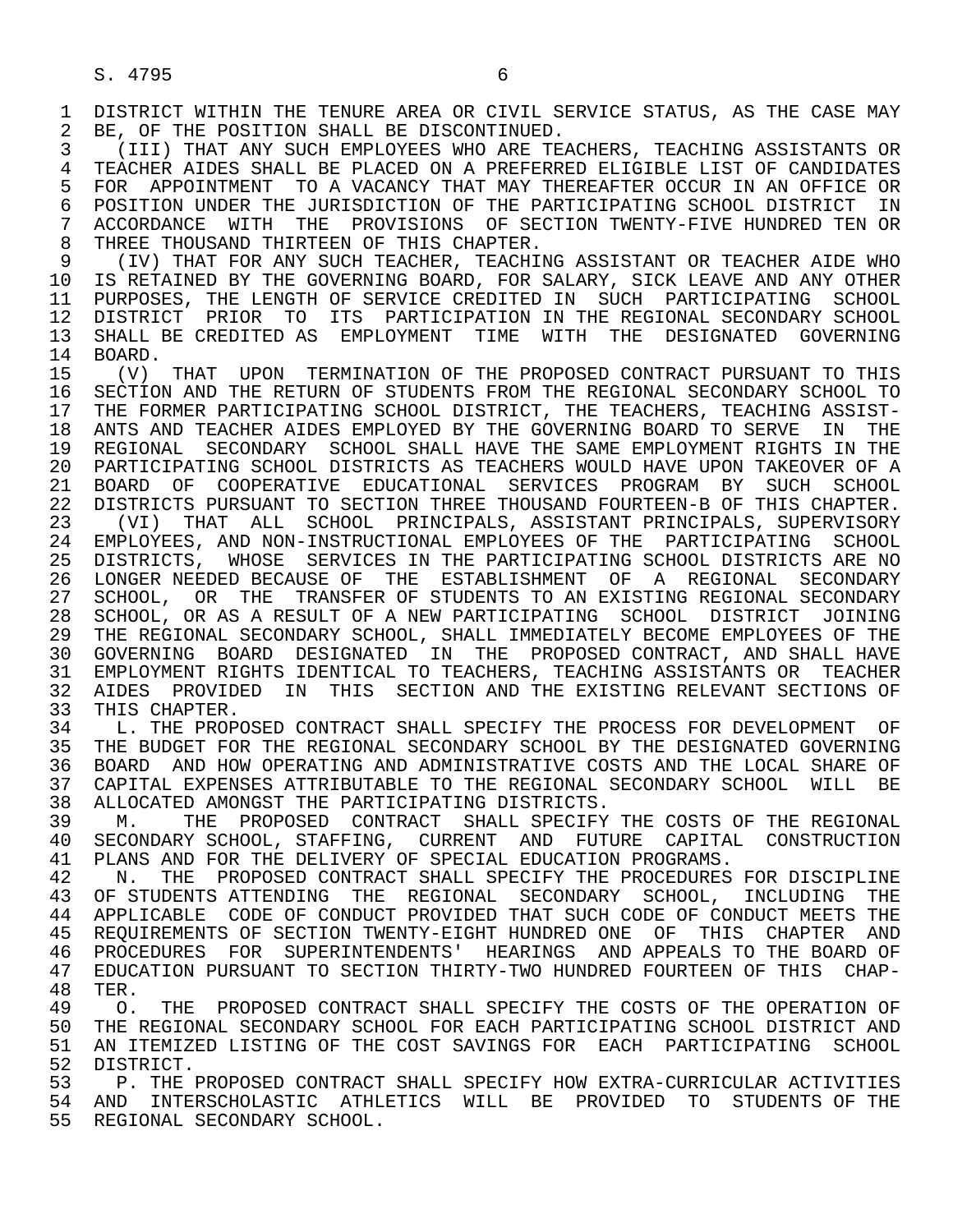S. 4795 7

1 Q. THE PROPOSED CONTRACT SHALL SPECIFY THE FISCAL IMPLICATIONS OF THE 2 REGIONAL SECONDARY SCHOOL INCLUDING EXPECTED STATE AID AND EXPECTED 2 REGIONAL SECONDARY SCHOOL INCLUDING EXPECTED STATE—AID AND EXPECTED<br>3 CHANGES IN EXPENDITURES AND PROPERTY TAX LEVIES. CHANGES IN EXPENDITURES AND PROPERTY TAX LEVIES.

4 R. THE PROPOSED CONTRACT SHALL SPECIFY WHETHER THE EMPLOYEES OF THE 5 REGIONAL SECONDARY SCHOOL SHALL ESTABLISH NEW EMPLOYEE ORGANIZATIONS, 5 REGIONAL SECONDARY SCHOOL SHALL ESTABLISH NEW EMPLOYEE ORGANIZATIONS,<br>6 PURSUANT TO ARTICLE FOURTEEN OF THE CIVIL SERVICE LAW, FOR THEIR REPRE-6 PURSUANT TO ARTICLE FOURTEEN OF THE CIVIL SERVICE LAW, FOR THEIR REPRE-<br>7 SENTATION, OR, WHERE APPLICABLE, WHETHER THEY SHALL BECOME MEMBERS OF 7 SENTATION, OR, WHERE APPLICABLE, WHETHER THEY SHALL BECOME MEMBERS OF 8 THE APPLICABLE EMPLOYEE ORGANIZATIONS REPRESENTING THE EMPLOYEES OF THE 9 HOSTING DISTRICT. 9 HOSTING DISTRICT.<br>10 S. THE PROPOSED

10 S. THE PROPOSED CONTRACT SHALL SET FORTH ANY OTHER INFORMATION OR<br>11 ANALYSIS AS MAY BE REOUIRED BY THE REGULATIONS OF THE COMMISSIONER. 11 ANALYSIS AS MAY BE REQUIRED BY THE REGULATIONS OF THE COMMISSIONER.<br>12 14. IF THE COMMISSIONER APPROVES THE PROPOSED CONTRACT, THE REGI

12 14. IF THE COMMISSIONER APPROVES THE PROPOSED CONTRACT, THE REGIONAL 13 SECONDARY SCHOOL SHALL BE ESTABLISHED. THE CONTRACT, SO APPROVED, SHALL 13 SECONDARY SCHOOL SHALL BE ESTABLISHED. THE CONTRACT, SO APPROVED, SHALL<br>14 BE FOR A PERIOD OF AT LEAST FIVE AND NOT MORE THAN SEVEN SCHOOL YEARS BE FOR A PERIOD OF AT LEAST FIVE AND NOT MORE THAN SEVEN SCHOOL YEARS 15 AND, UPON THE APPROVAL OF THE COMMISSIONER, MAY BE RENEWED PURSUANT TO<br>16 MUTUAL AGREEMENT BY MEANS OF A MAJORITY VOTE OF EACH OF THE BOARDS OF 16 MUTUAL AGREEMENT BY MEANS OF A MAJORITY VOTE OF EACH OF THE BOARDS OF<br>17 EDUCATION OF THE PARTICIPATING DISTRICTS. THE REGIONAL SECONDARY SCHOOL 17 EDUCATION OF THE PARTICIPATING DISTRICTS. THE REGIONAL SECONDARY SCHOOL<br>18 SHALL COMMENCE OPERATIONS ON THE FIRST OF JULY, AND SHALL NOT CEASE 18 SHALL COMMENCE OPERATIONS ON THE FIRST OF JULY, AND SHALL NOT CEASE<br>19 OPERATIONS BEFORE THE THIRTIETH OF JUNE IN ANY SCHOOL YEAR. 19 OPERATIONS BEFORE THE THIRTIETH OF JUNE IN ANY SCHOOL YEAR.<br>20 S 1922, ESTABLISHMENT OF A REGIONAL SECONDARY SCHOOL OP

20 S 1922. ESTABLISHMENT OF A REGIONAL SECONDARY SCHOOL OPERATED BY A<br>21 BOARD OF COOPERATIVE EDUCATIONAL SERVICES. 1. A REGIONAL SECONDARY 21 BOARD OF COOPERATIVE EDUCATIONAL SERVICES. 1. A REGIONAL SECONDARY<br>22 SCHOOL MAY BE ESTABLISHED PURSUANT TO THIS SECTION. 22 SCHOOL MAY BE ESTABLISHED PURSUANT TO THIS SECTION.<br>23 2. A REGIONAL SECONDARY SCHOOL MAY BE ESTABLISH

 23 2. A REGIONAL SECONDARY SCHOOL MAY BE ESTABLISHED BY TWO OR MORE 24 ELIGIBLE SCHOOL DISTRICTS.<br>25 3. THE ESTABLISHMENT OI

 25 3. THE ESTABLISHMENT OF A REGIONAL SECONDARY SCHOOL SHALL BE SUBJECT 26 TO THE APPROVAL OF THE COMMISSIONER, IN A MANNER AND TIME FRAME, AS SET<br>27 FORTH WITHIN THIS SECTION. 27 FORTH WITHIN THIS SECTION.<br>28 4. A REGIONAL SECONDA

28 4. A REGIONAL SECONDARY SCHOOL SHALL BE WHOLLY CONTAINED WITHIN THE 29 SUPERVISORY DISTRICT OF THE BOARD OF COOPERATIVE EDUCATIONAL SERVICES 29 SUPERVISORY DISTRICT OF THE BOARD OF COOPERATIVE EDUCATIONAL SERVICES<br>30 OPERATING THE REGIONAL SECONDARY SCHOOL. 30 OPERATING THE REGIONAL SECONDARY SCHOOL.<br>31 5. A REGIONAL SECONDARY SCHOOL SHALL S

31 5. A REGIONAL SECONDARY SCHOOL SHALL SERVE ALL OR SOME OF THE STUDENTS<br>32 IN EACH OF THE PARTICIPATING DISTRICTS IN GRADES OF A SECONDARY SCHOOL 32 IN EACH OF THE PARTICIPATING DISTRICTS IN GRADES OF A SECONDARY SCHOOL<br>33 AS DETERMINED BY THE AGREEMENT BETWEEN THE PARTICIPATING DISTRICTS. 33 AS DETERMINED BY THE AGREEMENT BETWEEN THE PARTICIPATING DISTRICTS.<br>34 6. UPON THE ESTABLISHMENT OF A REGIONAL SECONDARY SCHOOL, EACH PA

34 6. UPON THE ESTABLISHMENT OF A REGIONAL SECONDARY SCHOOL, EACH PARTIC-<br>35 IPATING DISTRICT SHALL CEASE OPERATION OF AT LEAST ONE SECONDARY SCHOOL. 35 IPATING DISTRICT SHALL CEASE OPERATION OF AT LEAST ONE SECONDARY SCHOOL,<br>36 EXCEPT THAT THE HOSTING DISTRICT MAY CONTINUE TO OPERATE A SECONDARY 36 EXCEPT THAT THE HOSTING DISTRICT MAY CONTINUE TO OPERATE A SECONDARY 37 SCHOOL AS A REGIONAL SECONDARY SCHOOL, PURSUANT TO THE CONDITIONS OF 38 THIS ARTICLE.<br>39 7. PURSUANT

39 39 7. PURSUANT TO THIS SECTION, THE REGIONAL SECONDARY SCHOOL OPERATED BY<br>30 A BOARD OF COOPERATIVE EDUCATIONAL SERVICES, SHALL HAVE SUCH BOARD OF 40 A BOARD OF COOPERATIVE EDUCATIONAL SERVICES, SHALL HAVE SUCH BOARD OF COOPERATIVE EDUCATIONAL SERVICES ASSUME THE RESPONSIBILITY TO OPERATE. 41 COOPERATIVE EDUCATIONAL SERVICES ASSUME THE RESPONSIBILITY TO OPERATE,<br>42 SUPERVISE AND MAINTAIN THE REGIONAL SECONDARY SCHOOL AND THE ADMINIS-42 SUPERVISE AND MAINTAIN THE REGIONAL SECONDARY SCHOOL AND THE ADMINIS-<br>43 TRATION OF SUCH REGIONAL SECONDARY SCHOOL. 43 TRATION OF SUCH REGIONAL SECONDARY SCHOOL.

44 8. A. TO ESTABLISH A REGIONAL SECONDARY SCHOOL, TWO OR MORE PARTIC-<br>45 IPATING SCHOOL DISTRICTS MUST INITIALLY ADOPT, BY MAJORITY VOTE OF THE 45 IPATING SCHOOL DISTRICTS MUST INITIALLY ADOPT, BY MAJORITY VOTE OF THE 46 BOARD OF EDUCATION OF EACH PARTICIPATING DISTRICT, A RESOLUTION PROPOS-<br>47 ING THE ESTABLISHMENT OF THE REGIONAL SECONDARY SCHOOL. 47 ING THE ESTABLISHMENT OF THE REGIONAL SECONDARY SCHOOL.<br>48 B. THE RESOLUTION TO ESTABLISH A REGIONAL SECONDARY S

48 B. THE RESOLUTION TO ESTABLISH A REGIONAL SECONDARY SCHOOL SHALL INDI-49 CATE: 49 CATE:<br>50 (I)

50 (I) THE PROPOSED PARTICIPATING SCHOOL DISTRICTS;<br>51 (II) THAT THE REGIONAL SECONDARY SCHOOL SHALL BE

51 (II) THAT THE REGIONAL SECONDARY SCHOOL SHALL BE OPERATED BY A BOARD<br>52 OF COOPERATIVE EDUCATIONAL SERVICES; 52 OF COOPERATIVE EDUCATIONAL SERVICES;<br>53 (III) A LISTING OF THE GRADES THE

53 (III) A LISTING OF THE GRADES THAT WOULD BE INCLUDED IN THE REGIONAL 54 SECONDARY SCHOOL; 54 SECONDARY SCHOOL;<br>55 (IV) THE PROPOS!

(IV) THE PROPOSED LOCATION OF THE REGIONAL SECONDARY SCHOOL;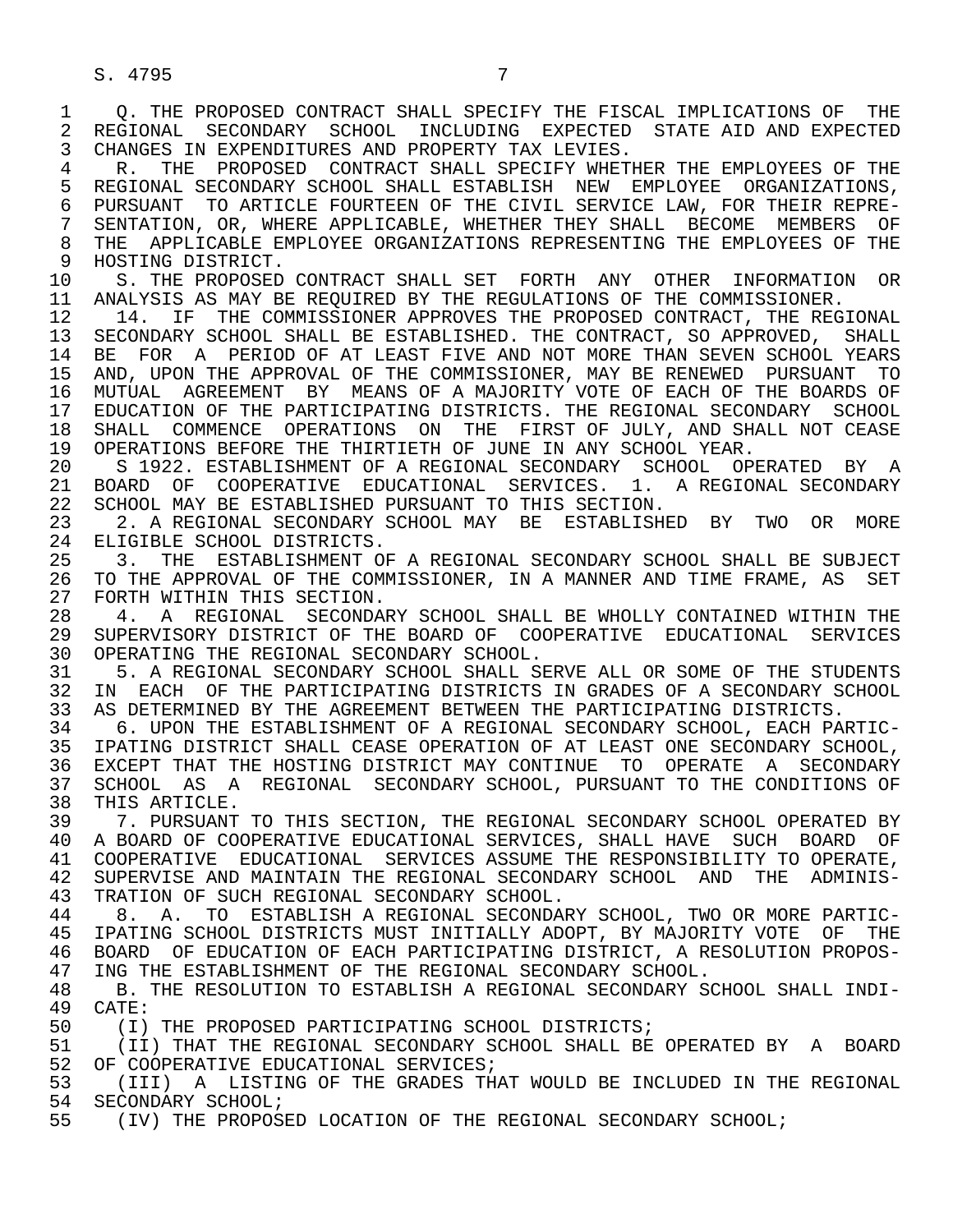| 1        | (V) THE PROPOSED TERM OF THE CONTRACT GOVERNING THE REGIONAL SECONDARY                                                                            |
|----------|---------------------------------------------------------------------------------------------------------------------------------------------------|
| 2        | SCHOOL.                                                                                                                                           |
| 3        | $C_{\bullet}$<br>THE RESOLUTION TO ESTABLISH THE REGIONAL SECONDARY SCHOOL SHALL BE                                                               |
| 4        | VOTED ON BY EACH BOARD AT A MEETING HELD NO LATER THAN OCTOBER FIRST<br>OF                                                                        |
| 5        | THE SCHOOL YEAR PRIOR TO THE SCHOOL YEAR IN WHICH THE REGIONAL SECONDARY                                                                          |
| 6        | SCHOOL IS PROPOSED TO COMMENCE OPERATION.                                                                                                         |
| 7        | SCHOOL DISTRICTS ADOPT SUCH A RESOLUTION AS<br>IF<br>TWO OR MORE<br>9.<br>Α.                                                                      |
| 8        | PROVIDED IN SUBDIVISION EIGHT OF THIS SECTION, THE RESOLUTION SHALL<br>BE                                                                         |
| 9        | IN A REGIONAL REFERENDUM BY MEANS OF A REGIONAL VOTE, BEFORE<br>PRESENTED                                                                         |
| 10       | THE ELECTORS OF ALL OF THE PROPOSED PARTICIPATING DISTRICTS.                                                                                      |
| 11       | B. APPROVAL OF THE REGIONAL REFERENDUM SHALL BE UPON A MAJORITY VOTE                                                                              |
| 12       | PARTICIPATING ELECTORS IN THE REGION ENCOMPASSING ALL OF THE<br>OF<br>THE                                                                         |
| 13       | PROPOSED PARTICIPATING DISTRICTS.                                                                                                                 |
| 14       | C. IN THE EVENT THE VOTERS DO NOT APPROVE THE REGIONAL REFERENDUM, IT                                                                             |
| 15<br>16 | BE PRESENTED FOR A RE-VOTE, BUT IN NO EVENT MAY MORE THAN TWO VOTES<br>MAY<br>BE HELD IN ANY SCHOOL YEAR.                                         |
| 17       | 10. UPON THE APPROVAL OF<br>THE VOTERS IN<br>THE REGIONAL REFERENDUM,                                                                             |
| 18       | PRESENTED PURSUANT TO SUBDIVISION NINE OF THIS SECTION, THE PARTICIPAT-                                                                           |
| 19       | ING SCHOOL DISTRICTS SHALL COLLECTIVELY ENTER INTO A PROPOSED CONTRACT                                                                            |
| 20       | FOR THE ESTABLISHMENT OF A REGIONAL SECONDARY SCHOOL.                                                                                             |
| 21       | 11. WITH THE CONSENT OF EACH OF THE PARTICIPATING BOARDS OF EDUCATION,                                                                            |
| 22       | AND THE BOARD OF COOPERATIVE EDUCATIONAL SERVICES OPERATING THE REGIONAL                                                                          |
| 23       | SECONDARY SCHOOL, AND UPON THE APPROVAL OF THE COMMISSIONER, ADDITIONAL                                                                           |
| 24       | SCHOOL DISTRICTS, OTHERWISE ELIGIBLE TO ESTABLISH THE REGIONAL SECONDARY                                                                          |
| 25       | SCHOOL OPERATED BY A BOARD OF COOPERATIVE EDUCATIONAL SERVICES, MAY JOIN                                                                          |
| 26       | THE REGIONAL SECONDARY SCHOOL IN THE SECOND OR A SUBSEQUENT YEAR OF                                                                               |
| 27       | OPERATION, BY ADOPTING A BOARD RESOLUTION AND OBTAINING VOTER APPROVAL                                                                            |
| 28       | UPON A MAJORITY VOTE OF THE ELECTORS OF SUCH ADDITIONAL DISTRICT.                                                                                 |
| 29       | 12. A. UPON RECEIPT OF VOTER APPROVAL IN THE REGIONAL REFERENDUM HELD                                                                             |
| 30       | SUBDIVISION NINE OF THIS SECTION, THE PARTICIPATING SCHOOL<br>TO<br>PURSUANT                                                                      |
| 31       | DISTRICTS SHALL ADOPT, BY A MAJORITY VOTE OF THE BOARDS OF EDUCATION OF                                                                           |
| 32       | EACH PARTICIPATING SCHOOL DISTRICT, A PROPOSED CONTRACT FOR THE OPERA-                                                                            |
| 33       | TION OF THE REGIONAL SECONDARY SCHOOL.                                                                                                            |
| 34       | B. THE PROPOSED CONTRACT FOR THE OPERATION OF THE REGIONAL SECONDARY<br>SCHOOL SHALL INCLUDE THE PLAN OF FORMATION AND OPERATION OF THE REGIONAL  |
| 35<br>36 | SCHOOL AND SHALL BE SUBMITTED TO THE COMMISSIONER FOR HIS OR<br>SECONDARY                                                                         |
| 37       | HER APPROVAL, IN A TIME AND MANNER PRESCRIBED BY THE COMMISSIONER.                                                                                |
| 38       | C. THE PROPOSED CONTRACT FOR THE OPERATION OF THE REGIONAL SECONDARY                                                                              |
| 39       | SCHOOL SHALL BE AN INTERMUNICIPAL SHARING AGREEMENT PURSUANT TO ARTICLE                                                                           |
| 40       | FIVE-G OF THE GENERAL MUNICIPAL LAW THAT COMPLIES WITH THE REQUIREMENTS                                                                           |
| 41       | OF THIS SECTION.                                                                                                                                  |
| 42       | 13.<br>THE PROPOSED CONTRACT FOR THE OPERATION OF THE REGIONAL SECONDARY                                                                          |
| 43       | SCHOOL, AND THE REGIONAL SECONDARY SCHOOL THAT WOULD BE<br>ESTABLISHED                                                                            |
| 44       | THEREUNDER, SHALL MEET THE FOLLOWING REQUIREMENTS:                                                                                                |
| 45       | THE PROPOSED CONTRACT SHALL PROVIDE THE NAME OF THE REGIONAL<br>Α.                                                                                |
| 46       | SECONDARY SCHOOL, WHICH SHALL BE SUBJECT TO THE COMMISSIONER'S APPROVAL;                                                                          |
| 47       | B. THE TERM OF THE PROPOSED CONTRACT SHALL BE SPECIFIED THEREIN, AND                                                                              |
| 48       | SHALL BE FOR A TERM NOT LESS THAN FIVE NOR MORE THAN SEVEN SCHOOL YEARS;                                                                          |
| 49       | C. THE PROPOSED CONTRACT SHALL ESTABLISH:                                                                                                         |
| 50       | THAT THE BOARD OF COOPERATIVE EDUCATIONAL SERVICES AS THE GOVERN-<br>( I )                                                                        |
| 51       | ING BOARD OF THE REGIONAL SECONDARY SCHOOL, WILL OPERATE THE<br>REGIONAL                                                                          |
| 52       | SECONDARY SCHOOL ON BEHALF OF ALL PARTICIPATING DISTRICTS;                                                                                        |
| 53       | (II) THAT THE BOARD OF COOPERATIVE EDUCATIONAL SERVICES AS THE GOVERN-                                                                            |
| 54       | OF THE REGIONAL SECONDARY SCHOOL, SHALL HAVE RESPONSIBILITY<br>ING BOARD                                                                          |
| 55<br>56 | FOR THE OPERATION, SUPERVISION AND MAINTENANCE OF THE REGIONAL SECONDARY<br>SCHOOL AND SHALL BE RESPONSIBLE FOR THE ADMINISTRATION OF THE SCHOOL, |
|          |                                                                                                                                                   |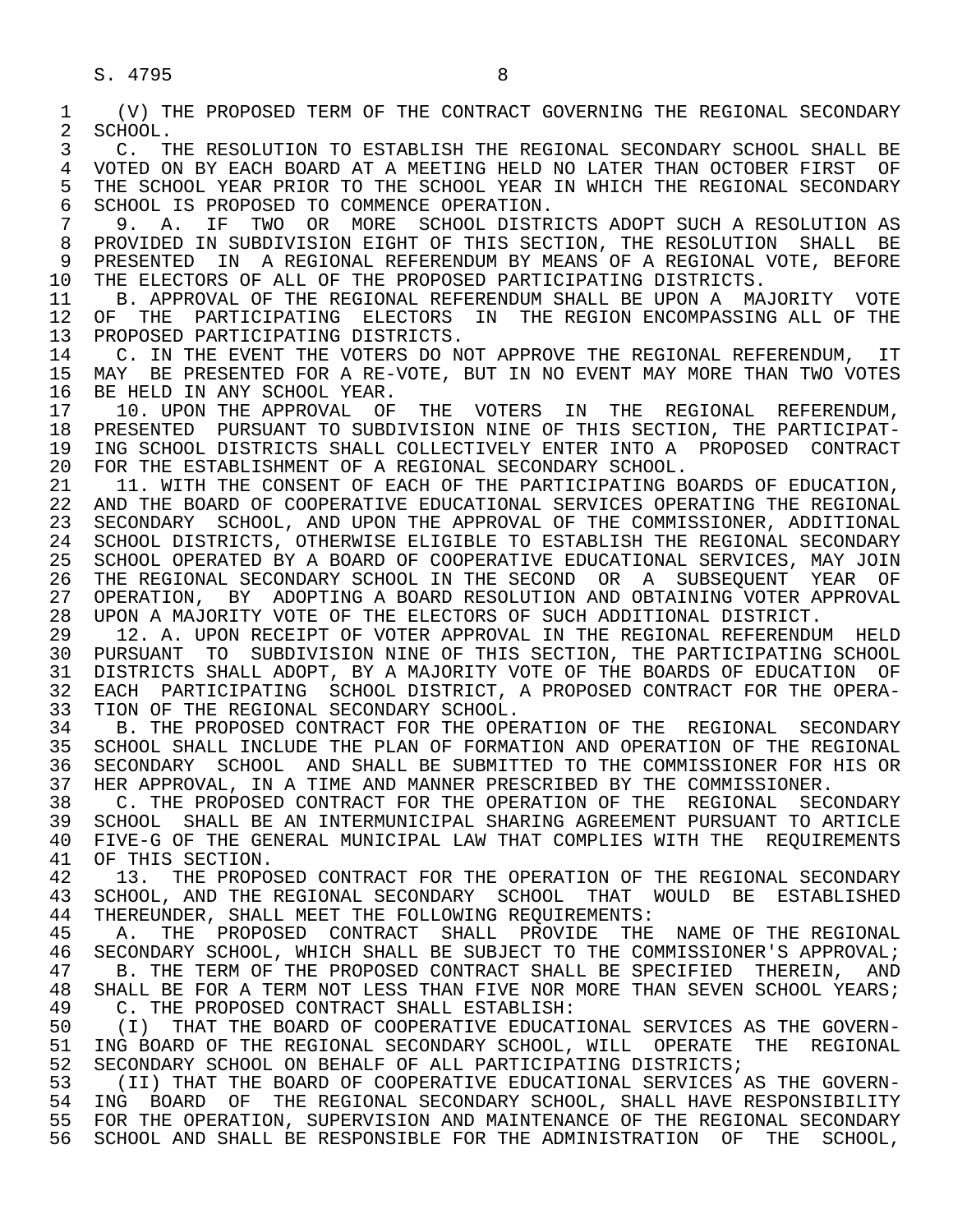1 INCLUDING THE CURRICULUM, GRADING, STAFFING AND THE ISSUANCE OF DIPLOMAS<br>2 FOR ALL STUDENTS THAT ATTEND THE REGIONAL SECONDARY SCHOOL, AS SHALL BE 2 FOR ALL STUDENTS THAT ATTEND THE REGIONAL SECONDARY SCHOOL, AS SHALL BE<br>3 DESIGNATED IN THE PROPOSED CONTRACT; AND DESIGNATED IN THE PROPOSED CONTRACT; AND

 4 (III) THAT THE BOARD OF COOPERATIVE EDUCATIONAL SERVICES AS THE 5 GOVERNING BOARD OF THE REGIONAL SECONDARY SCHOOL SHALL BE DEEMED A<br>6 SCHOOL DISTRICT FOR ACCOUNTABILITY PURPOSES; 6 SCHOOL DISTRICT FOR ACCOUNTABILITY PURPOSES;<br>7 D. THE PROPOSED CONTRACT MAY PROVIDE

7 D. THE PROPOSED CONTRACT MAY PROVIDE THAT THE STUDENT'S SCHOOL 7 DISTRIT OF RESIDENCE MAY ISSUE THE STUDENT'S DIPLOMA. UPON CERTIF-8 DISTRICT OF RESIDENCE MAY ISSUE THE STUDENT'S DIPLOMA, UPON CERTIF-<br>9 ICATION BY THE GOVERNING BOARD THAT ALL GRADUATION REOUIREMENTS OF THE 9 ICATION BY THE GOVERNING BOARD THAT ALL GRADUATION REQUIREMENTS OF THE 10 REGIONAL SECONDARY SCHOOL HAVE BEEN MET; 10 REGIONAL SECONDARY SCHOOL HAVE BEEN MET;<br>11 E. THE PROPOSED CONTRACT SHALL DESIGNAY

11 E. THE PROPOSED CONTRACT SHALL DESIGNATE THE GRADES OF INSTRUCTION<br>12 INTENDED TO BE SERVED BY THE REGIONAL SECONDARY SCHOOL; 12 INTENDED TO BE SERVED BY THE REGIONAL SECONDARY SCHOOL;<br>13 F. THE PROPOSED CONTRACT SHALL DESIGNATE THE SIT

13 F. THE PROPOSED CONTRACT SHALL DESIGNATE THE SITE OF THE REGIONAL 14 SECONDARY SCHOOL. WHICH SHALL BE WITHIN THE BOUNDARIES OF ONE OF THE SECONDARY SCHOOL, WHICH SHALL BE WITHIN THE BOUNDARIES OF ONE OF THE 15 PARTICIPATING DISTRICTS, AND WHERE POSSIBLE, SHOULD USE EXISTING BUILD-<br>16 INGS AND/OR INFRASTRUCTURE; 16 INGS AND/OR INFRASTRUCTURE;<br>17 G. NOTWITHSTANDING ANY OT

17 G. NOTWITHSTANDING ANY OTHER PROVISION OF LAW TO THE CONTRARY, THE<br>18 PROPOSED CONTRACT SHALL PROVIDE THAT EACH PARTICIPATING SCHOOL DISTRICT 18 PROPOSED CONTRACT SHALL PROVIDE THAT EACH PARTICIPATING SCHOOL DISTRICT<br>19 SHALL BE RESPONSIBLE FOR PROVIDING OR ARRANGING FOR TRANSPORTATION TO 19 SHALL BE RESPONSIBLE FOR PROVIDING OR ARRANGING FOR TRANSPORTATION TO<br>20 ITS RESIDENT STUDENTS ATTENDING THE REGIONAL SECONDARY SCHOOL IN ACCORD-20 ITS RESIDENT STUDENTS ATTENDING THE REGIONAL SECONDARY SCHOOL IN ACCORD-<br>21 ANCE WITH ITS SCHOOL DISTRICT POLICY, BUT WITHOUT REGARD TO ANY MAXIMUM 21 ANCE WITH ITS SCHOOL DISTRICT POLICY, BUT WITHOUT REGARD TO ANY MAXIMUM 22 MILEAGE LIMITATION. 22 MILEAGE LIMITATION.<br>23 H. THE PROPOSED C

 23 H. THE PROPOSED CONTRACT MAY PROVIDE THAT STUDENT TRANSPORTATION MAY 24 BE PROVIDED BY CONTRACT FOR TRANSPORTATION SERVICES, INCLUDING BUT NOT<br>25 LIMITED TO A CONTRACT WITH ONE OR MORE PARTICIPATING DISTRICTS OR A 25 LIMITED TO A CONTRACT WITH ONE OR MORE PARTICIPATING DISTRICTS OR A 26 BOARD OF COOPERATIVE EDUCATIONAL SERVICES;<br>27 T. THE PROPOSED CONTRACT SHALL SPECIFY:

27 I. THE PROPOSED CONTRACT SHALL SPECIFY:<br>28 (I) THAT THE STUDENTS OF EACH PART

28 (I) THAT THE STUDENTS OF EACH-PARTICIPATING SCHOOL DISTRICT SHALL<br>29 REMAIN ENROLLED AS STUDENTS OF THEIR RESPECTIVE PARTICIPATING SCHOOL 29 REMAIN ENROLLED AS STUDENTS OF THEIR RESPECTIVE PARTICIPATING SCHOOL<br>30 DISTRICTS: 30 DISTRICTS;<br>31 (II) TH;

31 (II) THAT THE STUDENTS SHALL BE TREATED AND COUNTED AS STUDENTS OF <br>32 THEIR RESPECTIVE PARTICIPATING SCHOOL DISTRICTS FOR PURPOSES OF ALL 32 THEIR RESPECTIVE PARTICIPATING SCHOOL DISTRICTS FOR PURPOSES OF ALL<br>33 STATE AID CALCULATIONS PURSUANT TO THIS CHAPTER; 33 STATE AID CALCULATIONS PURSUANT TO THIS CHAPTER;<br>34 (III) THE CURRENT ENROLLMENT OF ALL PARTICI

34 (III) THE CURRENT ENROLLMENT OF ALL PARTICIPATING SCHOOL DISTRICTS;<br>35 AND 35 AND<br>36 ()

36 (IV) THE PROJECTED TOTAL ENROLLMENT NUMBERS OF THE REGIONAL SECONDARY<br>37 SCHOOL; 37 SCHOOL;<br>38 J. TH

38 J. THE PROPOSED CONTRACT MUST DEMONSTRATE HOW THE REGIONAL SECONDARY<br>39 SCHOOL WILL PROVIDE INCREASED EDUCATIONAL OPPORTUNITIES FOR STUDENTS. 39 SCHOOL WILL PROVIDE INCREASED EDUCATIONAL OPPORTUNITIES FOR STUDENTS,<br>40 INCLUDING COURSES AND PROGRAMS IN SCIENCE, TECHNOLOGY, ENGINEERING AND 40 INCLUDING COURSES AND PROGRAMS IN SCIENCE, TECHNOLOGY, ENGINEERING AND THEROVE<br>41 MATH, TO PREPARE STUDENTS FOR COLLEGE AND CAREER READINESS, AND IMPROVE 41 MATH, TO PREPARE STUDENTS FOR COLLEGE AND CAREER READINESS AND IMPROVE 42 STUDENT PERFORMANCE; 42 STUDENT PERFORMANCE;<br>43 K. THAT EMPLOYMEI

43 K. THAT EMPLOYMENT ISSUES OF THE REGIONAL SECONDARY SCHOOL SHALL BE 44 RESOLVED AS FOLLOWS: 44 RESOLVED AS FOLLOWS:<br>45 (I) THAT ALL TEACH

 45 (I) THAT ALL TEACHERS, TEACHING ASSISTANTS AND TEACHER AIDES OF THE 46 PARTICIPATING SCHOOL DISTRICTS, WHOSE SERVICES IN THE PARTICIPATING<br>47 SCHOOL DISTRICTS ARE NO LONGER NEEDED BECAUSE OF THE ESTABLISHMENT OF A 47 SCHOOL DISTRICTS ARE NO LONGER NEEDED BECAUSE OF THE ESTABLISHMENT OF A<br>48 REGIONAL SECONDARY SCHOOL, OR THE TRANSFER OF STUDENTS TO AN EXISTING 48 REGIONAL SECONDARY SCHOOL, OR THE TRANSFER OF STUDENTS TO AN EXISTING<br>49 REGIONAL SECONDARY SCHOOL, OR AS A RESULT OF A NEW PARTICIPATING SCHOOL 49 REGIONAL SECONDARY SCHOOL, OR AS A RESULT OF A NEW PARTICIPATING SCHOOL<br>50 DISTRICT JOINING THE REGIONAL SECONDARY SCHOOL, SHALL IMMEDIATELY BECOME 50 DISTRICT JOINING THE REGIONAL SECONDARY SCHOOL, SHALL IMMEDIATELY BECOME<br>51 EMPLOYEES OF THE BOARD OF COOPERATIVE EDUCATIONAL SERVICES DESIGNATED IN 51 EMPLOYEES OF THE BOARD OF COOPERATIVE EDUCATIONAL SERVICES DESIGNATED IN<br>52 THE PROPOSED CONTRACT, AND SHALL RETAIN THEIR TENURE AND/OR EMPLOYMENT 52 THE PROPOSED CONTRACT, AND SHALL RETAIN THEIR TENURE AND/OR EMPLOYMENT<br>53 STATUS AND THE SENIORITY GAINED IN THE PARTICIPATING DISTRICT; 53 STATUS AND THE SENIORITY GAINED IN THE PARTICIPATING DISTRICT;<br>54 (II) THAT IN THE EVENT THAT THE NUMBER OF TEACHING, TEACHING

54 (II) THAT IN THE EVENT THAT THE NUMBER OF TEACHING, TEACHING ASSISTANT<br>55 OR TEACHER AIDE POSITIONS NEEDED TO PROVIDE THE EDUCATIONAL SERVICES 55 OR TEACHER AIDE POSITIONS NEEDED TO PROVIDE THE EDUCATIONAL SERVICES<br>56 REOUIRED BY A REGIONAL SECONDARY SCHOOL IS LESS THAN THE NUMBER OF REQUIRED BY A REGIONAL SECONDARY SCHOOL IS LESS THAN THE NUMBER OF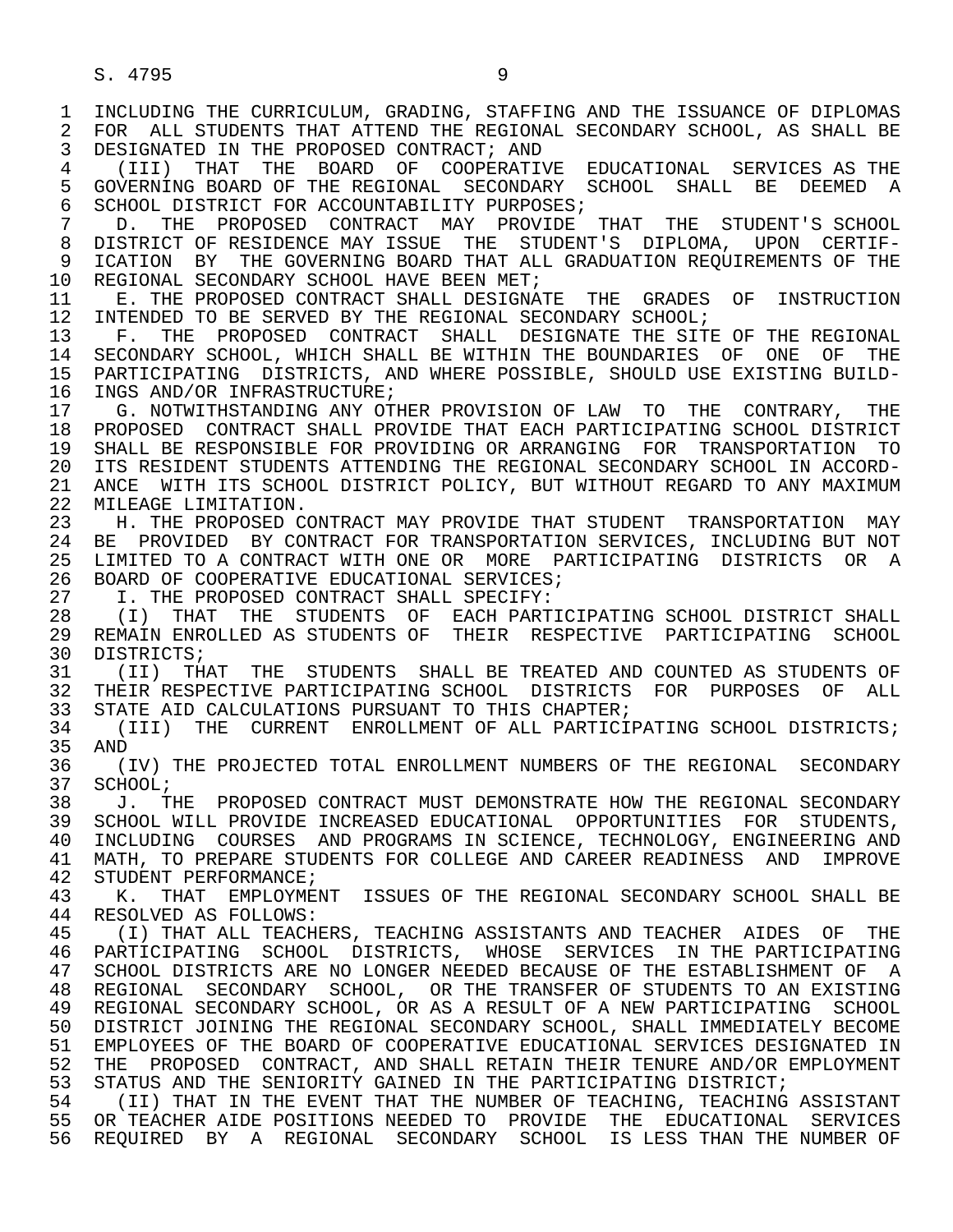1 TEACHERS, TEACHING ASSISTANTS AND TEACHER AIDES ELIGIBLE TO BE CONSID-<br>2 ERED EMPLOYEES OF THE DESIGNATED GOVERNING BOARD OF SUCH REGIONAL 2 ERED EMPLOYEES OF THE DESIGNATED GOVERNING BOARD OF SUCH-REGIONAL<br>3 SECONDARY SCHOOL, THE SERVICES OF THE TEACHERS, TEACHING ASSISTANTS AND 3 SECONDARY SCHOOL, THE SERVICES OF THE TEACHERS, TEACHING ASSISTANTS AND 4 TEACHER AIDES HAVING THE LEAST SENIORITY IN THE PARTICIPATING SCHOOL<br>5 DISTRICT WITHIN THE TENURE AREA OR CIVIL SERVICE STATUS, AS THE CASE MAY 5 DISTRICT WITHIN THE TENURE AREA OR CIVIL SERVICE STATUS, AS THE CASE MAY<br>6 BE. OF THE POSITION SHALL BE DISCONTINUED; 6 BE, OF THE POSITION SHALL BE DISCONTINUED;<br>7 (III) THAT ANY SUCH EMPLOYEES WHO ARE TE

7 (III) THAT ANY SUCH EMPLOYEES WHO ARE TEACHERS, TEACHING ASSISTANTS OR<br>8 TEACHER AIDES SHALL BE PLACED ON A PREFERRED ELIGIBLE LIST OF CANDIDATES 8 TEACHER AIDES SHALL BE PLACED ON A PREFERRED ELIGIBLE LIST OF CANDIDATES<br>9 FOR APPOINTMENT TO A VACANCY THAT MAY THEREAFTER OCCUR IN AN OFFICE OR 9 FOR APPOINTMENT TO A VACANCY THAT MAY THEREAFTER OCCUR IN AN OFFICE OR<br>10 POSITION UNDER THE JURISDICTION OF THE PARTICIPATING SCHOOL DISTRICT IN 10 POSITION UNDER THE JURISDICTION OF THE PARTICIPATING SCHOOL DISTRICT IN<br>11 ACCORDANCE WITH THE PROVISIONS OF SECTION TWENTY-FIVE HUNDRED TEN OR 11 ACCORDANCE WITH THE PROVISIONS OF SECTION TWENTY-FIVE HUNDRED TEN OR<br>12 THREE THOUSAND THIRTEEN OF THIS CHAPTER; 12 THREE THOUSAND THIRTEEN OF THIS CHAPTER;<br>13 (IV) THAT FOR ANY SUCH TEACHER, TEACHII

13 (IV) THAT FOR ANY SUCH TEACHER, TEACHING ASSISTANT OR TEACHER AIDE WHO<br>14 IS RETAINED BY THE GOVERNING BOARD, FOR SALARY, SICK LEAVE AND ANY OTHER IS RETAINED BY THE GOVERNING BOARD, FOR SALARY, SICK LEAVE AND ANY OTHER 15 PURPOSES, THE LENGTH OF SERVICE CREDITED IN SUCH PARTICIPATING SCHOOL 16 DISTRICT PRIOR TO ITS PARTICIPATION IN THE REGIONAL SECONDARY SCHOOL<br>17 SHALL BE CREDITED AS EMPLOYMENT TIME WITH THE BOARD OF COOPERATIVE 17 SHALL BE CREDITED AS EMPLOYMENT TIME WITH THE BOARD OF COOPERATIVE 18 EDUCATIONAL SERVICES; 18 EDUCATIONAL SERVICES;<br>19 (V) THAT UPON TERMI

 19 (V) THAT UPON TERMINATION OF THE PROPOSED CONTRACT PURSUANT TO THIS 20 SECTION AND THE RETURN OF STUDENTS FROM THE REGIONAL SECONDARY SCHOOL TO<br>21 THE FORMER PARTICIPATING SCHOOL DISTRICT, THE TEACHERS, TEACHING ASSIST-21 THE FORMER PARTICIPATING SCHOOL DISTRICT, THE TEACHERS, TEACHING ASSIST-<br>22 ANTS, AND TEACHER AIDES EMPLOYED BY THE BOARD OF COOPERATIVE EDUCATIONAL 22 ANTS, AND TEACHER AIDES EMPLOYED BY THE BOARD OF COOPERATIVE EDUCATIONAL<br>23 SERVICES TO SERVE IN THE REGIONAL SECONDARY SCHOOL SHALL HAVE THE SAME SERVICES TO SERVE IN THE REGIONAL SECONDARY SCHOOL SHALL HAVE THE SAME 24 EMPLOYMENT RIGHTS IN THE PARTICIPATING SCHOOL DISTRICTS AS TEACHERS<br>25 WOULD HAVE UPON TAKEOVER OF A BOARD OF COOPERATIVE EDUCATIONAL SERVICES 25 WOULD HAVE UPON TAKEOVER OF A BOARD OF COOPERATIVE EDUCATIONAL SERVICES 26 PROGRAM BY SUCH SCHOOL DISTRICTS PURSUANT TO SECTION THREE THOUSAND<br>27 FOURTEEN-B OF THIS CHAPTER; 27 FOURTEEN-B OF THIS CHAPTER;<br>28 (VI) THAT ALL SCHOOL

28 (VI) THAT ALL SCHOOL PRINCIPALS, ASSISTANT PRINCIPALS, SUPERVISORY<br>29 EMPLOYEES, AND NON-INSTRUCTIONAL EMPLOYEES OF THE PARTICIPATING SCHOOL 29 EMPLOYEES, AND NON-INSTRUCTIONAL EMPLOYEES OF THE PARTICIPATING SCHOOL<br>30 DISTRICTS, WHOSE SERVICES IN THE PARTICIPATING SCHOOL DISTRICTS ARE NO 30 DISTRICTS, WHOSE SERVICES IN THE PARTICIPATING SCHOOL DISTRICTS ARE NO<br>31 LONGER NEEDED BECAUSE OF THE ESTABLISHMENT OF A REGIONAL SECONDARY 31 LONGER NEEDED BECAUSE OF THE ESTABLISHMENT OF A REGIONAL SECONDARY<br>32 SCHOOL, OR THE TRANSFER OF STUDENTS IN AN EXISTING REGIONAL SECONDARY 32 SCHOOL, OR THE TRANSFER OF STUDENTS IN AN EXISTING REGIONAL SECONDARY<br>33 SCHOOL, OR AS A RESULT OF A NEW PARTICIPATING SCHOOL DISTRICT JOINING 33 SCHOOL, OR AS A RESULT OF A NEW PARTICIPATING SCHOOL DISTRICT JOINING<br>34 THE REGIONAL SECONDARY SCHOOL, SHALL IMMEDIATELY BECOME EMPLOYEES OF THE 34 THE REGIONAL SECONDARY SCHOOL, SHALL IMMEDIATELY BECOME EMPLOYEES OF THE<br>35 BOARD OF COOPERATIVE EDUCATIONAL SERVICES DESIGNATED IN THE PROPOSED <sup>35</sup> BOARD OF COOPERATIVE EDUCATIONAL SERVICES DESIGNATED IN THE PROPOSED<br>36 CONTRACT, AND SHALL HAVE EMPLOYMENT RIGHTS IDENTICAL TO TEACHERS, TEACH- 36 CONTRACT, AND SHALL HAVE EMPLOYMENT RIGHTS IDENTICAL TO TEACHERS, TEACH- 37 ING ASSISTANTS OR TEACHER AIDES PROVIDED IN THIS SECTION AND THE EXIST-<br>38 ING RELEVANT SECTIONS OF THIS CHAPTER. 38 ING RELEVANT SECTIONS OF THIS CHAPTER.<br>39 L. THE PROPOSED CONTRACT SHALL SPEC

 39 L. THE PROPOSED CONTRACT SHALL SPECIFY THE PROCESS FOR DEVELOPMENT OF 40 THE BUDGET FOR THE REGIONAL SECONDARY SCHOOL BY THE BOARD OF COOPERATIVE 41 FORCET SERVICES AND THE 41 EDUCATIONAL SERVICES AND HOW OPERATING AND ADMINISTRATIVE COSTS AND THE 42 LOCAL SHARE OF CAPITAL EXPENSES ATTRIBUTABLE TO THE REGIONAL SECONDARY 42 LOCAL SHARE OF CAPITAL EXPENSES ATTRIBUTABLE TO THE REGIONAL SECONDARY<br>43 SCHOOL WILL BE ALLOCATED AMONGST THE PARTICIPATING DISTRICTS; 43 SCHOOL WILL BE ALLOCATED AMONGST THE PARTICIPATING DISTRICTS;<br>44 M. THE PROPOSED CONTRACT SHALL SPECIFY THE COSTS OF TH

44 M. THE PROPOSED CONTRACT SHALL SPECIFY THE COSTS OF THE REGIONAL 45 SECONDARY SCHOOL. STAFFING. CURRENT AND FUTURE CAPITAL CONSTRUCTION SECONDARY SCHOOL, STAFFING, CURRENT AND FUTURE CAPITAL CONSTRUCTION 46 PLANS AND FOR THE DELIVERY OF SPECIAL EDUCATION PROGRAMS;<br>47 N. THE PROPOSED CONTRACT SHALL SPECIFY THE PROCEDURES E

47 N. THE PROPOSED CONTRACT SHALL SPECIFY THE PROCEDURES FOR DISCIPLINE<br>48 OF STUDENTS ATTENDING THE REGIONAL SECONDARY SCHOOL, INCLUDING THE 48 OF STUDENTS ATTENDING THE REGIONAL SECONDARY SCHOOL, INCLUDING THE 49 APPLICABLE CODE OF CONDUCT PROVIDED THAT SUCH CODE OF CONDUCT MEETS THE 41 THE SOLUTABLE OF SECTION TWENTY-EIGHT HUNDRED ONE OF THIS CHAPTER AND 50 REQUIREMENTS OF SECTION TWENTY-EIGHT HUNDRED ONE OF THIS CHAPTER AND<br>51 PROCEDURES FOR SUPERINTENDENTS' HEARINGS AND APPEALS TO THE BOARD OF 51 PROCEDURES FOR SUPERINTENDENTS' HEARINGS AND APPEALS TO THE BOARD OF<br>52 EDUCATION PURSUANT TO SECTION THIRTY-TWO HUNDRED FOURTEEN OF THIS CHAP-52 EDUCATION PURSUANT TO SECTION THIRTY-TWO HUNDRED FOURTEEN OF THIS CHAP-<br>53 TER; 53 TER*;*<br>54 O.

54 O. THE PROPOSED CONTRACT SHALL SPECIFY THE COSTS OF THE OPERATION OF<br>55 THE REGIONAL SECONDARY SCHOOL FOR EACH PARTICIPATING SCHOOL DISTRICT AND THE REGIONAL SECONDARY SCHOOL FOR EACH PARTICIPATING SCHOOL DISTRICT AND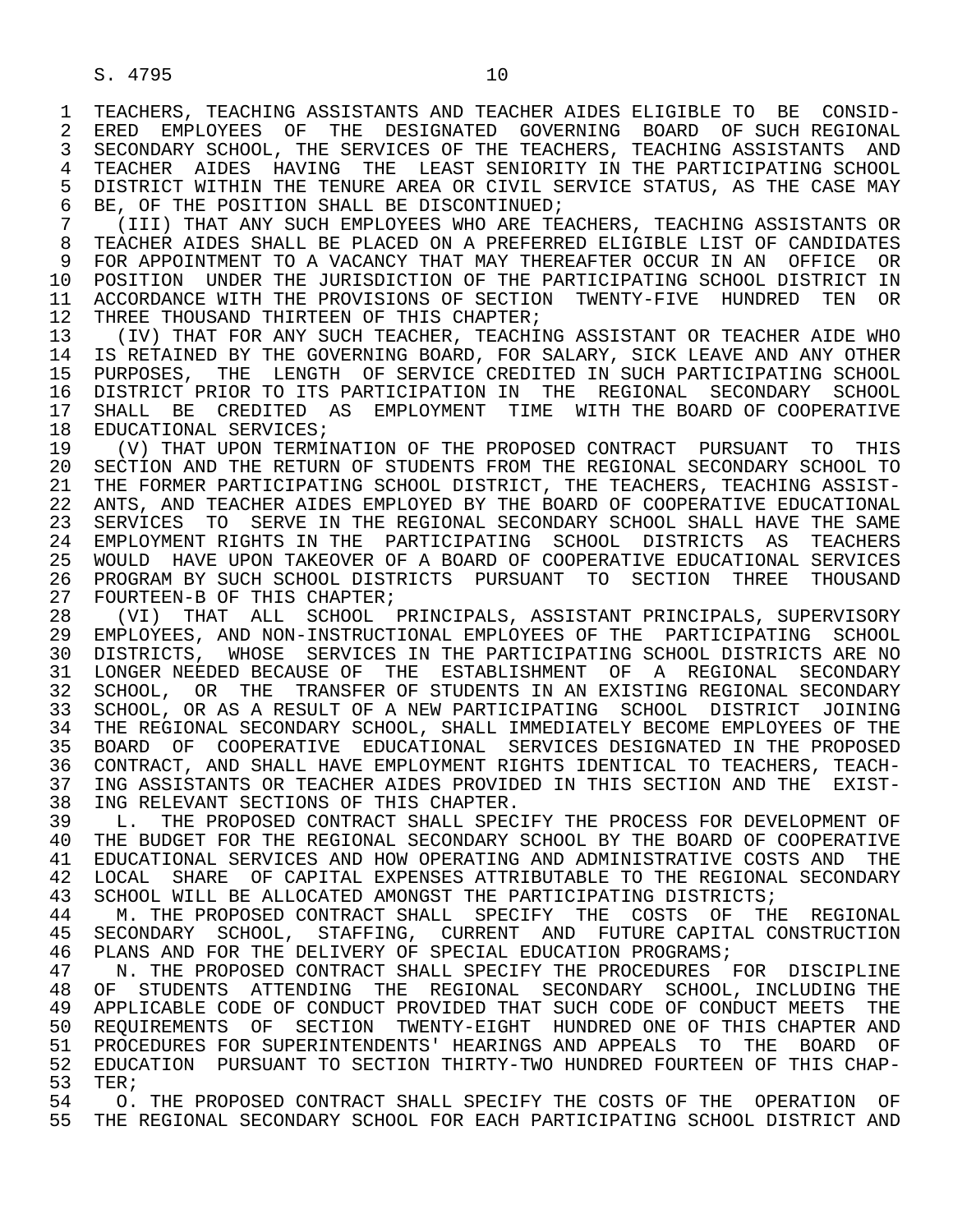1 AN ITEMIZED LISTING OF THE COST SAVINGS FOR EACH PARTICIPATING SCHOOL<br>2 DISTRICT; 2 DISTRICT;<br>3 P. THE 3 P. THE PROPOSED CONTRACT SHALL SPECIFY HOW EXTRACURRICULAR ACTIVITIES<br>4 AND INTERSCHOLASTIC ATHLETICS WILL BE PROVIDED TO STUDENTS OF THE 4 AND INTERSCHOLASTIC ATHLETICS WILL BE PROVIDED TO STUDENTS OF THE 5 REGIONAL SECONDARY SCHOOL; 5 REGIONAL SECONDARY SCHOOL;<br>6 0. THE PROPOSED CONTRACT 6 Q. THE PROPOSED CONTRACT SHALL SPECIFY THE FISCAL IMPLICATIONS OF THE 7 REGIONAL SECONDARY SCHOOL INCLUDING EXPECTED STATE AID AND EXPECTED 7 REGIONAL SECONDARY SCHOOL INCLUDING EXPECTED STATE AID AND EXPECTED<br>8 CHANGES IN EXPENDITURES AND PROPERTY TAX LEVIES; 8 CHANGES IN EXPENDITURES AND PROPERTY TAX LEVIES;<br>9 R. THE PROPOSED CONTRACT SHALL SPECIFY WHET! 9 R. THE PROPOSED CONTRACT SHALL SPECIFY WHETHER THE EMPLOYEES OF THE 10 REGIONAL SECONDARY SCHOOL SHALL ESTABLISH NEW EMPLOYEE ORGANIZATIONS. 10 REGIONAL SECONDARY SCHOOL SHALL ESTABLISH NEW EMPLOYEE ORGANIZATIONS,<br>11 PURSUANT TO ARTICLE FOURTEEN OF THE CIVIL SERVICE LAW, FOR THEIR REPRE-11 PURSUANT TO ARTICLE FOURTEEN OF THE CIVIL SERVICE LAW, FOR THEIR REPRE-<br>12 SENTATION, OR, WHERE APPLICABLE, WHETHER THEY SHALL BECOME MEMBERS OF 12 SENTATION, OR, WHERE APPLICABLE, WHETHER THEY SHALL BECOME MEMBERS OF<br>13 THE APPLICABLE EMPLOYEE ORGANIZATIONS REPRESENTING THE EMPLOYEES OF THE 13 THE APPLICABLE EMPLOYEE ORGANIZATIONS REPRESENTING THE EMPLOYEES OF THE 14 HOSTING DISTRICT: AND 14 HOSTING DISTRICT; AND 15 S. THE PROPOSED CONTRACT SHALL SET FORTH ANY OTHER INFORMATION OR<br>16 ANALYSIS AS MAY BE REOUIRED BY THE REGULATIONS OF THE COMMISSIONER. 16 ANALYSIS AS MAY BE REQUIRED BY THE REGULATIONS OF THE COMMISSIONER.<br>17 14. IF THE COMMISSIONER APPROVES THE PROPOSED CONTRACT, THE REGI 17 14. IF THE COMMISSIONER APPROVES THE PROPOSED CONTRACT, THE REGIONAL 18 SECONDARY SCHOOL SHALL BE ESTABLISHED. THE CONTRACT, SO APPROVED, SHALL 18 SECONDARY SCHOOL SHALL BE ESTABLISHED. THE CONTRACT, SO APPROVED, SHALL<br>19 BE FOR A PERIOD OF AT LEAST FIVE AND NOT MORE THAN SEVEN SCHOOL YEARS 19 BE FOR A PERIOD OF AT LEAST FIVE AND NOT MORE THAN SEVEN SCHOOL YEARS<br>20 AND, UPON THE APPROVAL OF THE COMMISSIONER, MAY BE RENEWED PURSUANT TO 20 AND, UPON THE APPROVAL OF THE COMMISSIONER, MAY BE RENEWED PURSUANT TO<br>21 MUTUAL AGREEMENT BY MEANS OF A MAJORITY VOTE OF EACH OF THE BOARDS OF 21 MUTUAL AGREEMENT BY MEANS OF A MAJORITY VOTE OF EACH OF THE BOARDS OF<br>22 EDUCATION OF THE PARTICIPATING DISTRICTS AND THE SUPERVISORY DISTRICT OF 22 EDUCATION OF THE PARTICIPATING DISTRICTS AND THE SUPERVISORY DISTRICT OF<br>23 THE BOARD OF COOPERATIVE EDUCATIONAL SERVICES. THE REGIONAL SECONDARY 23 THE BOARD OF COOPERATIVE EDUCATIONAL SERVICES. THE REGIONAL SECONDARY<br>24 SCHOOL SHALL COMMENCE OPERATIONS ON THE FIRST OF JULY, AND SHALL NOT 24 SCHOOL SHALL COMMENCE OPERATIONS ON THE FIRST OF JULY, AND SHALL NOT<br>25 CEASE OPERATIONS BEFORE THE THIRTIETH OF JUNE IN ANY SCHOOL YEAR. CEASE OPERATIONS BEFORE THE THIRTIETH OF JUNE IN ANY SCHOOL YEAR. 26 S 1923. STATE AID FOR REGIONAL SECONDARY SCHOOLS. 1. STUDENTS ATTEND- 27 ING A REGIONAL SECONDARY SCHOOL SHALL BE DEEMED ENROLLED IN THEIR SCHOOL<br>28 DISTRICT OF RESIDENCE AND SHALL BE INCLUDED IN THE APPLICABLE MEMBER-28 DISTRICT OF RESIDENCE AND SHALL BE INCLUDED IN THE APPLICABLE MEMBER-<br>29 SHIP, ENROLLMENT AND ATTENDANCE COUNTS OF THEIR RESPECTIVE SCHOOL SHIP, ENROLLMENT AND ATTENDANCE COUNTS OF THEIR RESPECTIVE SCHOOL 30 DISTRICTS OF RESIDENCE FOR PURPOSES OF COMPUTATION OF STATE AID TO SUCH 31 SCHOOL DISTRICTS. THE COSTS OF EDUCATING EACH SUCH STUDENT SHALL BE<br>32 INCLUDED IN THE APPROVED OPERATING EXPENSE OF THE STUDENT'S SCHOOL 32 INCLUDED IN THE APPROVED OPERATING EXPENSE OF THE STUDENT'S SCHOOL 33 DISTRICT OF RESIDENCE AND EXCEPT AS OTHERWISE PROVIDED IN THIS SECTION. 33 DISTRICT OF RESIDENCE AND EXCEPT AS OTHERWISE PROVIDED IN THIS SECTION,<br>34 THE STATE AID ATTRIBUTABLE TO SUCH STUDENT SHALL BE COMPUTED IN THE SAME THE STATE AID ATTRIBUTABLE TO SUCH STUDENT SHALL BE COMPUTED IN THE SAME 35 MANNER AS AID ATTRIBUTABLE TO OTHER RESIDENT STUDENTS AND SHALL BE PAYA- BLE TO THE SCHOOL DISTRICT OF RESIDENCE. 37 2. NOTWITHSTANDING ANY OTHER PROVISION OF LAW TO THE CONTRARY, THE 38 SCHOOL DISTRICT THAT OWNS THE FACILITY USED TO HOUSE THE REGIONAL 38 SCHOOL DISTRICT THAT OWNS THE FACILITY USED TO HOUSE THE REGIONAL<br>39 SECONDARY SCHOOL SHALL BE THE ONLY SCHOOL DISTRICT ELIGIBLE FOR BUILDING 39 SECONDARY SCHOOL SHALL BE THE ONLY SCHOOL DISTRICT ELIGIBLE FOR BUILDING<br>40 AID PURSUANT TO THE APPLICABLE PROVISIONS OF SUBDIVISION SIX, SIX-A, AID PURSUANT TO THE APPLICABLE PROVISIONS OF SUBDIVISION SIX, SIX-A, 41 SIX-C, SIX-E OR SIX-F OF SECTION THIRTY-SIX HUNDRED TWO OF THIS CHAPTER 42 FOR PROJECTS INVOLVING THE REGIONAL SECONDARY SCHOOL THAT ARE APPROVED<br>43 BY THE OUALIFIED VOTERS OF SUCH DISTRICT AFTER ESTABLISHMENT OF THE BY THE QUALIFIED VOTERS OF SUCH DISTRICT AFTER ESTABLISHMENT OF THE 44 REGIONAL SECONDARY SCHOOL, PROVIDED THAT SUCH AID SHALL BE COMPUTED<br>45 USING THE BUILDING AID RATIO APPLICABLE TO PROJECTS OF THE SCHOOL 45 USING THE BUILDING AID RATIO APPLICABLE TO PROJECTS OF THE SCHOOL 46 DISTRICT THAT OWNS THE REGIONAL SECONDARY SCHOOL FACILITY UNDER THE 47 PROVISIONS OF PARAGRAPHS B AND C OF SUBDIVISION SIX OF SECTION 47 PROVISIONS OF PARAGRAPHS B AND C OF SUBDIVISION SIX OF SECTION 48 THIRTY-SIX HUNDRED TWO OF THIS CHAPTER. SUCH AID SHALL BE PAID TO SUCH 49 SCHOOL DISTRICT OR TO THE BOARD OF COOPERATIVE EDUCATIONAL SERVICES ON 49 SCHOOL DISTRICT OR TO THE BOARD OF COOPERATIVE EDUCATIONAL SERVICES ON 49 SCHOOL DISTRICT WHERE THE BOARD OF COOPERATIVE EDUCA-BEHALF OF SUCH SCHOOL DISTRICT WHERE THE BOARD OF COOPERATIVE EDUCA-

 51 TIONAL SERVICES OPERATES THE REGIONAL SECONDARY SCHOOL. THE SCHOOL 52 DISTRICT OR BOARD OF COOPERATIVE EDUCATIONAL SERVICES SHALL ALLOCATE THE 53 LOCAL SHARE OF THE COSTS OF SUCH PROJECTS TO THE PARTICIPATING SCHOOL<br>54 DISTRICTS IN ACCORDANCE WITH ITS CONTRACT ENTERED INTO PURSUANT TO 54 DISTRICTS IN ACCORDANCE WITH ITS CONTRACT ENTERED INTO PURSUANT TO<br>55 SECTION NINETEEN HUNDRED TWENTY OR NINETEEN HUNDRED TWENTY-ONE OF THIS 55 SECTION NINETEEN HUNDRED TWENTY OR NINETEEN HUNDRED TWENTY-ONE OF THIS 56 ARTICLE. THE COSTS OF SUCH PROJECTS SHALL NOT BE ELIGIBLE FOR AID PURSU-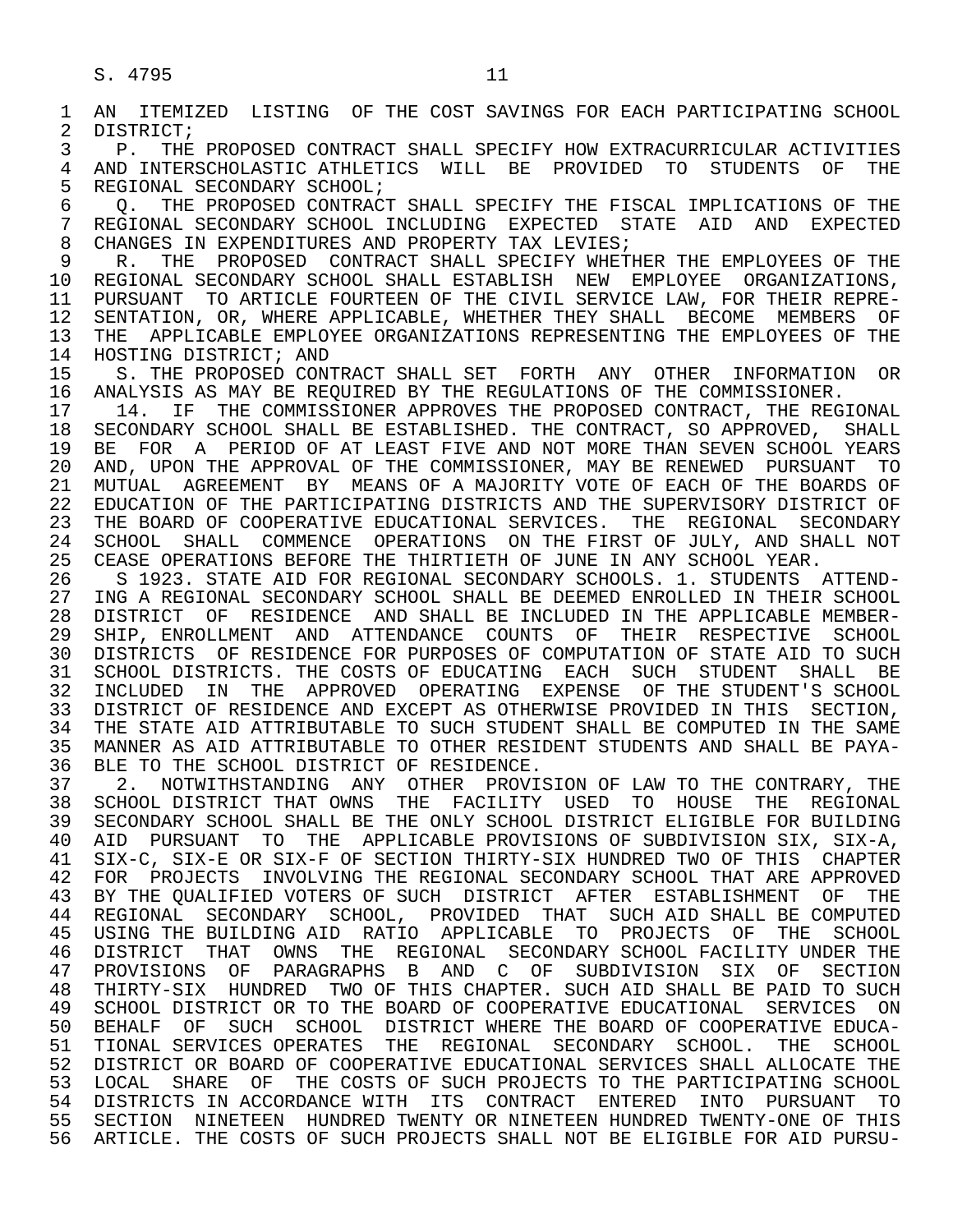2 SECTION THIRTY-SIX HUNDRED TWO OF THIS CHAPTER.<br>3 3. NOTWITHSTANDING ANY PROVISION OF SECTION I 3 3. NOTWITHSTANDING ANY PROVISION OF SECTION NINETEEN HUNDRED FIFTY OR<br>4 NINETEEN HUNDRED FIFTY-ONE OF THIS TITLE TO THE CONTRARY, IN THE CASE OF 4 NINETEEN HUNDRED FIFTY-ONE OF THIS TITLE TO THE CONTRARY, IN THE CASE OF<br>5 A REGIONAL SECONDARY SCHOOL OPERATED BY A BOARD OF COOPERATIVE EDUCA- 5 A REGIONAL SECONDARY SCHOOL OPERATED BY A BOARD OF COOPERATIVE EDUCA- 6 TIONAL SERVICES THAT IS HOUSED IN A FACILITY OWNED BY A PARTICIPATING<br>7 SCHOOL DISTRICT, THE CAPITAL EXPENSES FOR BUILDING PROJECTS INVOLVING 7 SCHOOL DISTRICT, THE CAPITAL EXPENSES FOR BUILDING PROJECTS INVOLVING<br>8 THE REGIONAL SECONDARY SCHOOL SHALL BE A CHARGE UPON THE PARTICIPATING 8 THE REGIONAL SECONDARY SCHOOL SHALL BE A CHARGE UPON THE PARTICIPATING<br>9 SCHOOL DISTRICTS ONLY, AND SUCH COSTS SHALL NOT BE ALLOCATED TO OTHER 9 SCHOOL DISTRICTS ONLY, AND SUCH COSTS SHALL NOT BE ALLOCATED TO OTHER 10 COMPONENT SCHOOL DISTRICTS. SUCH CAPITAL EXPENSES SHALL NOT BE ELIGIBLE 11 FOR AID PURSUANT TO SUBDIVISION FIVE OF SECTION NINETEEN HUNDRED FIFTY 12 OF THIS TITLE. PROVIDED, HOWEVER, THAT COSTS OF AIDABLE SHARED SERVICES<br>13 PROVIDED BY THE BOARD OF COOPERATIVE EDUCATIONAL SERVICES TO SUPPLEMENT 13 PROVIDED BY THE BOARD OF COOPERATIVE EDUCATIONAL SERVICES TO SUPPLEMENT<br>14 THE PROGRAMS OF THE REGIONAL SECONDARY SCHOOL SHALL BE ELIGIBLE FOR AID 14 THE PROGRAMS OF THE REGIONAL SECONDARY SCHOOL SHALL BE ELIGIBLE FOR AID 15 PURSUANT TO SUCH SUBDIVISION FIVE OF SECTION NINETEEN HUNDRED FIFTY, THE 16 ADMINISTRATIVE EXPENSES ATTRIBUTABLE TO THE REGIONAL SECONDARY SCHOOL<br>17 AND THE CAPITAL EXPENSES ATTRIBUTABLE TO A REGIONAL SECONDARY SCHOOL AND THE CAPITAL EXPENSES ATTRIBUTABLE TO A REGIONAL SECONDARY SCHOOL 18 HOUSED IN A FACILITY OWNED BY THE BOARD OF COOPERATIVE EDUCATIONAL<br>19 SERVICES SHALL BE ALLOCATED TO COMPONENT SCHOOL DISTRICTS IN ACCORDANCE SERVICES SHALL BE ALLOCATED TO COMPONENT SCHOOL DISTRICTS IN ACCORDANCE 20 WITH SECTION NINETEEN HUNDRED FIFTY OR NINETEEN HUNDRED FIFTY-ONE OF<br>21 THIS TITLE AND SHALL BE ELIGIBLE FOR AID PURSUANT TO SUCH SUBDIVISION 21 THIS TITLE AND SHALL BE ELIGIBLE FOR AID PURSUANT TO SUCH SUBDIVISION<br>22 FIVE OF SECTION NINETEEN HUNDRED FIFTY. 22 FIVE OF SECTION NINETEEN HUNDRED FIFTY.<br>23 4. THE BOARD OF EDUCATION OF EACH SCH

23 4. THE BOARD OF EDUCATION OF EACH SCHOOL DISTRICT PARTICIPATING IN A<br>24 REGIONAL SECONDARY SCHOOL PURSUANT TO THIS ARTICLE SHALL BE ELIGIBLE FOR 24 REGIONAL SECONDARY SCHOOL PURSUANT TO THIS ARTICLE SHALL BE ELIGIBLE FOR<br>25 ADDITIONAL STATE AID IN ACCORDANCE WITH PARAGRAPH K OF SUBDIVISION FOUR- 25 ADDITIONAL STATE AID IN ACCORDANCE WITH PARAGRAPH K OF SUBDIVISION FOUR- 26 TEEN OF SECTION THIRTY-SIX HUNDRED TWO OF THIS CHAPTER.<br>27 S 1924. REGIONAL SECONDARY SCHOOL ADVISORY COMMITTEE.

 27 S 1924. REGIONAL SECONDARY SCHOOL ADVISORY COMMITTEE. 1. EACH REGIONAL SECONDARY SCHOOL ESTABLISHED AND OPERATED PURSUANT TO THIS ARTICLE SHALL 29 ESTABLISH AN ADVISORY COMMITTEE. THE ADVISORY COMMITTEE SHALL BE 30 COMPOSED OF THE PRESIDENT OF THE BOARD OF EDUCATION OF EACH PARTICIPAT- 31 ING SCHOOL DISTRICT, THE PRESIDENT OF THE BOARD OF EDUCATION OF EACH 32 SUPERVISORY BOARD OF COOPERATIVE EDUCATIONAL SERVICES, WHERE APPLICABLE, 33 AND THE SUPERINTENDENT OF EACH PARTICIPATING SCHOOL DISTRICT AND THE 34 SUPERINTENDENT OF THE SUPERVISORY DISTRICT IN WHICH THE REGIONAL SECOND- 35 ARY SCHOOL IS LOCATED. THE SUPERINTENDENT OF THE SUPERVISORY DISTRICT<br>36 SHALL BE THE CHAIR OF THE ADVISORY COMMITTEE. 36 SHALL BE THE CHAIR OF THE ADVISORY COMMITTEE.<br>37 2. THE ADVISORY COMMITTEE SHALL CONVENE, AT

37 2. THE ADVISORY COMMITTEE SHALL CONVENE, AT THE CALL OF THE CHAIR, NOT<br>38 LESS THAN FOUR TIMES DURING EACH SCHOOL YEAR DURING WHICH THE REGIONAL 38 LESS THAN FOUR TIMES DURING EACH SCHOOL YEAR DURING WHICH THE REGIONAL<br>39 SECONDARY SCHOOL OPERATES, DURING SUCH MEETINGS, THE ADVISORY COMMITTEE 39 SECONDARY SCHOOL OPERATES. DURING SUCH MEETINGS, THE ADVISORY COMMITTEE<br>40 SHALL REVIEW THE OPERATION OF THE REGIONAL SECONDARY SCHOOL AND MAKE 40 SHALL REVIEW THE OPERATION OF THE REGIONAL SECONDARY SCHOOL AND MAKE<br>41 RECOMMENDATIONS TO THE HOSTING DISTRICT OR THE SUPERVISORY BOARD OF 41 RECOMMENDATIONS TO THE HOSTING DISTRICT OR THE SUPERVISORY BOARD OF 42 COOPERATIVE EDUCATIONAL SERVICES, AS THE CASE MAY BE, ON THE CONTINUED 43 OPERATION OF SUCH SECONDARY SCHOOL. 43 OPERATION OF SUCH SECONDARY SCHOOL.<br>44 S 3. Subdivision 4 of section 19

44 S 3. Subdivision 4 of section 1950 of the education law is amended by<br>45 adding a new paragraph oo to read as follows: 45 adding a new paragraph oo to read as follows:

46 00. PURSUANT TO ARTICLE THIRTY-NINE-A OF THIS TITLE, A BOARD OF COOP-<br>47 ERATIVE EDUCATIONAL SERVICES MAY ENTER INTO AN AGREEMENT WITH TWO OR 47 ERATIVE EDUCATIONAL SERVICES MAY ENTER INTO AN $\overline{A}$  agreement with two or an agreement the 48 more school districts eligible to enter into such an agreement in 48 MORE SCHOOL DISTRICTS ELIGIBLE TO ENTER INTO SUCH AN AGREEMENT IN<br>49 ACCORDANCE WITH SECTION NINETEEN HUNDRED TWENTY-TWO OF THIS TITLE, WHICH ACCORDANCE WITH SECTION NINETEEN HUNDRED TWENTY-TWO OF THIS TITLE, WHICH 50 MAY INCLUDE CITY SCHOOL DISTRICTS, CENTRAL SCHOOL DISTRICTS, CENTRAL<br>51 HIGH SCHOOL DISTRICTS, UNION FREE SCHOOL DISTRICTS, AND/OR COMMON SCHOOL 51 HIGH SCHOOL DISTRICTS, UNION FREE SCHOOL DISTRICTS, AND/OR COMMON SCHOOL 52 DISTRICTS WHICH ARE WHOLLY CONTAINED WITHIN THE SUPERVISORY DISTRICT OF 53 THE BOARD OF COOPERATIVE EDUCATIONAL SERVICES, TO FORM A REGIONAL 54 SECONDARY SCHOOL TO BE OPERATED BY THE BOARD OF COOPERATIVE EDUCATIONAL SECONDARY SCHOOL TO BE OPERATED BY THE BOARD OF COOPERATIVE EDUCATIONAL 55 SERVICES. THE BOARD OF COOPERATIVE EDUCATIONAL SERVICES SHALL HAVE THE 56 SAME POWERS AND DUTIES WITH RESPECT TO SUCH REGIONAL SECONDARY SCHOOL AS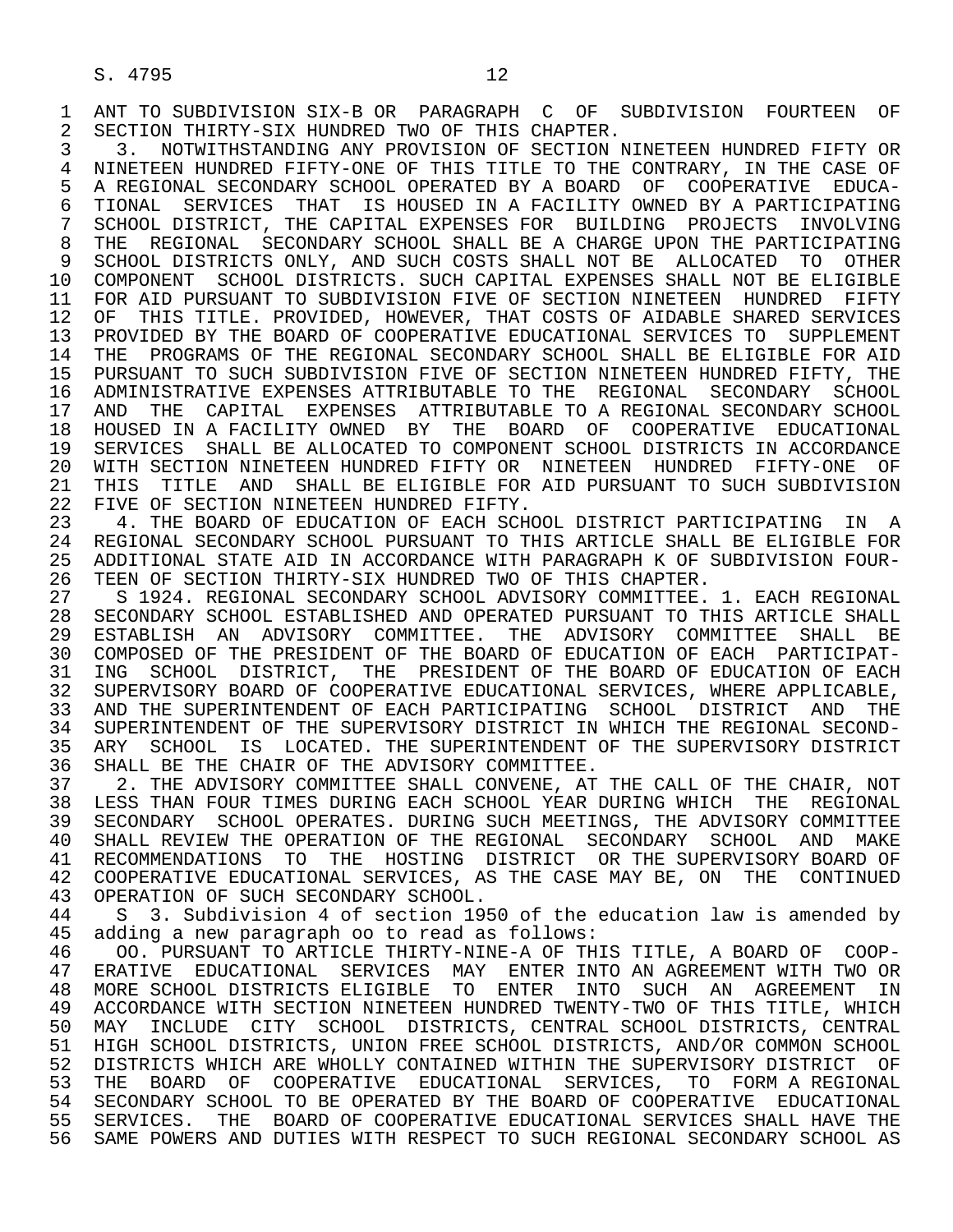PARTICIPATING SCHOOL DISTRICTS. 4 S 4. Paragraph h of subdivision 4 of section 1950 of the education law<br>5 is amended by adding three new subparagraphs 11, 12 and 13 to read as 5 is amended by adding three new subparagraphs 11, 12 and 13 to read as<br>6 follows:

 $\begin{array}{cc} 6 & \text{follows:} \\ 7 & (11) & T \end{array}$ 7 (11) TO ENTER INTO CONTRACTS AS NECESSARY OR CONVENIENT TO OPERATE A<br>8 REGIONAL SECONDARY SCHOOL AS ESTABLISHED PURSUANT TO THE PROVISIONS OF 8 REGIONAL SECONDARY SCHOOL AS ESTABLISHED PURSUANT TO THE PROVISIONS OF<br>9 SECTION NINETEEN HUNDRED TWENTY-ONE OF THIS TITLE. 9 SECTION NINETEEN HUNDRED TWENTY-ONE OF THIS TITLE.<br>10 (12) TO DEVELOP CORE CURRICULUM FOR STUDENTS

 10 (12) TO DEVELOP CORE CURRICULUM FOR STUDENTS ATTENDING A REGIONAL 11 SECONDARY SCHOOL ESTABLISHED PURSUANT TO THE PROVISIONS OF SECTION NINE-<br>12 TEEN HUNDRED TWENTY-TWO OF THIS TITLE. 12 TEEN HUNDRED TWENTY-TWO OF THIS TITLE.<br>13 (13) TO ISSUE REGENTS AND OTHER HIG

13 (13) TO ISSUE REGENTS AND OTHER HIGH SCHOOL DIPLOMAS TO STUDENTS WHO<br>14 GRADUATE FROM A REGIONAL SECONDARY SCHOOL ESTABLISHED PURSUANT TO THE 14 GRADUATE FROM A REGIONAL SECONDARY SCHOOL ESTABLISHED PURSUANT TO THE 15 PROVISIONS OF SECTION NINETEEN HUNDRED TWENTY-ONE OF THIS TITLE, UNDER<br>16 THE SAME CONDITIONS AS A SCHOOL DISTRICT. 16 THE SAME CONDITIONS AS A SCHOOL DISTRICT.<br>17 S 5. Paragraph b of subdivision 4 of sec

17 S 5. Paragraph b of subdivision 4 of section 1950 of the education law<br>18 is amended by adding a new subparagraph 8 to read as follows: 18 is amended by adding a new subparagraph 8 to read as follows:

 19 (8) FOR REGIONAL SECONDARY SCHOOLS ESTABLISHED PURSUANT TO SECTION 20 NINETEEN HUNDRED TWENTY-TWO OF THIS TITLE, THE BOARD OF COOPERATIVE 21 EDUCATIONAL SERVICES SHALL PREPARE AND PROPOSE A TENTATIVE BUDGET OF 22 EXPENDITURES FOR PROGRAM, ADMINISTRATIVE AND CAPITAL COSTS TO OPERATE<br>23 THE REGIONAL SECONDARY SCHOOL IN THE ENSUING SCHOOL YEAR. SUCH PROPOSED THE REGIONAL SECONDARY SCHOOL IN THE ENSUING SCHOOL YEAR. SUCH PROPOSED 24 BUDGET SHALL BE PROVIDED TO THE BOARD OF EDUCATION OF EACH PARTICIPATING<br>25 SCHOOL DISTRICT OF THE REGIONAL SECONDARY SCHOOL, BY THE DATE PROVIDED 25 SCHOOL DISTRICT OF THE REGIONAL SECONDARY SCHOOL, BY THE DATE PROVIDED 26 IN THE AGREEMENT ENTERED INTO PURSUANT TO SUCH SECTION NINETEEN HUNDRED<br>27 TWENTY-TWO. THE BOARD OF EDUCATION OF EACH PARTICIPATING SCHOOL DISTRICT 27 TWENTY-TWO. THE BOARD OF EDUCATION OF EACH PARTICIPATING SCHOOL DISTRICT<br>28 SHALL BE AFFORDED AN OPPORTUNITY TO REVIEW AND COMMENT ON THE PROPOSED 28 SHALL BE AFFORDED AN OPPORTUNITY TO REVIEW AND COMMENT ON THE PROPOSED<br>29 BUDGET PRIOR TO ITS FINAL ADOPTION BY THE BOARD OF COOPERATIVE EDUCA-29 BUDGET PRIOR TO ITS FINAL ADOPTION BY THE BOARD OF COOPERATIVE EDUCA-<br>30 TIONAL SERVICES 30 TIONAL SERVICES.<br>31 S 6. Subdivisi

 31 S 6. Subdivision 14 of section 3602 of the education law is amended by 32 adding a new paragraph k to read as follows:<br>33 K. TRANSITION INCENTIVE AID FOR REGIO

 33 K. TRANSITION INCENTIVE AID FOR REGIONAL SECONDARY SCHOOLS. (1) 34 NOTWITHSTANDING THE PROVISIONS OF PARAGRAPHS A THROUGH G OF THIS SUBDI-<br>35 VISION, FOR AID PAYABLE IN THE TWO THOUSAND FOURTEEN--TWO THOUSAND 35 VISION, FOR AID PAYABLE IN THE TWO THOUSAND FOURTEEN--TWO THOUSAND<br>36 FIFTEEN SCHOOL YEAR OR THEREAFTER, SCHOOL DISTRICTS THAT ARE PARTIES TO 36 FIFTEEN SCHOOL YEAR OR THEREAFTER, SCHOOL DISTRICTS THAT ARE PARTIES TO 37 AN AGREEMENT TO ESTABLISH AND OPERATE A REGIONAL SECONDARY SCHOOL PURSU- 38 ANT TO ARTICLE THIRTY-NINE-A OF THIS CHAPTER ENTERED INTO ON OR AFTER 39 JULY FIRST, TWO THOUSAND THIRTEEN AND PARTICIPATED IN SUCH REGIONAL 40 SECONDARY SCHOOL IN THE BASE YEAR SHALL BE ELIGIBLE FOR TRANSITION<br>41 INCENTIVE AID PURSUANT TO THIS PARAGRAPH PROVIDED THAT THE FOLLOWING 41 INCENTIVE AID PURSUANT TO THIS PARAGRAPH PROVIDED THAT THE FOLLOWING<br>42 CONDITIONS ARE MET: 42 CONDITIONS ARE MET:<br>43 (T) THE REGIONAL

43 (I) THE REGIONAL SECONDARY SCHOOL AGREEMENT INCLUDES AT LEAST TWO<br>44 SCHOOL DISTRICTS, EACH OF WHICH PREVIOUSLY MAINTAINED ITS OWN SECONDARY 44 SCHOOL DISTRICTS, EACH OF WHICH PREVIOUSLY MAINTAINED ITS OWN SECONDARY<br>45 SCHOOLS, AND HAS CEASED DISTRICT OPERATION OF AT LEAST ONE HIGH SCHOOL SCHOOLS, AND HAS CEASED DISTRICT OPERATION OF AT LEAST ONE HIGH SCHOOL 46 OR JUNIOR HIGH SCHOOL FOLLOWING THE ESTABLISHMENT OF THE REGIONAL 47 SECONDARY SCHOOL. OR 47 SECONDARY SCHOOL, OR<br>48 (II) THE REGIONAL

 48 (II) THE REGIONAL SECONDARY SCHOOL AGREEMENT INCLUDES AT LEAST ONE 49 SCHOOL DISTRICT WHICH PREVIOUSLY MAINTAINED ITS OWN HIGH SCHOOL OR<br>50 JUNIOR HIGH SCHOOL, AND DOES NOT MAINTAIN ITS OWN HIGH SCHOOL OR JUNIOR 50 JUNIOR HIGH SCHOOL, AND DOES NOT MAINTAIN ITS OWN HIGH SCHOOL OR JUNIOR<br>51 HIGH SCHOOL FOLLOWING THE ESTABLISHMENT OF THE REGIONAL SECONDARY 51 HIGH SCHOOL FOLLOWING THE ESTABLISHMENT OF THE REGIONAL SECONDARY<br>52 SCHOOL, AND IN ADDITION THERETO, INCLUDES AT LEAST ONE ADDITIONAL SCHOOL 52 SCHOOL, AND IN ADDITION THERETO, INCLUDES AT LEAST ONE ADDITIONAL SCHOOL<br>53 DISTRICT EMPLOYING EIGHT OR MORE TEACHERS THAT DO NOT MAINTAIN THEIR OWN 53 DISTRICT EMPLOYING EIGHT OR MORE TEACHERS THAT DO NOT MAINTAIN THEIR OWN<br>54 HIGH SCHOOL OR JUNIOR HIGH SCHOOL; 54 HIGH SCHOOL OR JUNIOR HIGH SCHOOL;<br>55 (2) IN EACH OF THE FIRST THIRTE;

55 (2) IN EACH OF THE FIRST THIRTEEN YEARS IN WHICH A SCHOOL DISTRICT IS<br>56 PARTY TO SUCH AGREEMENT, SUCH DISTRICT SHALL BE ENTITLED TO AN APPOR-56 PARTY TO SUCH AGREEMENT, SUCH DISTRICT SHALL BE ENTITLED TO AN APPOR-